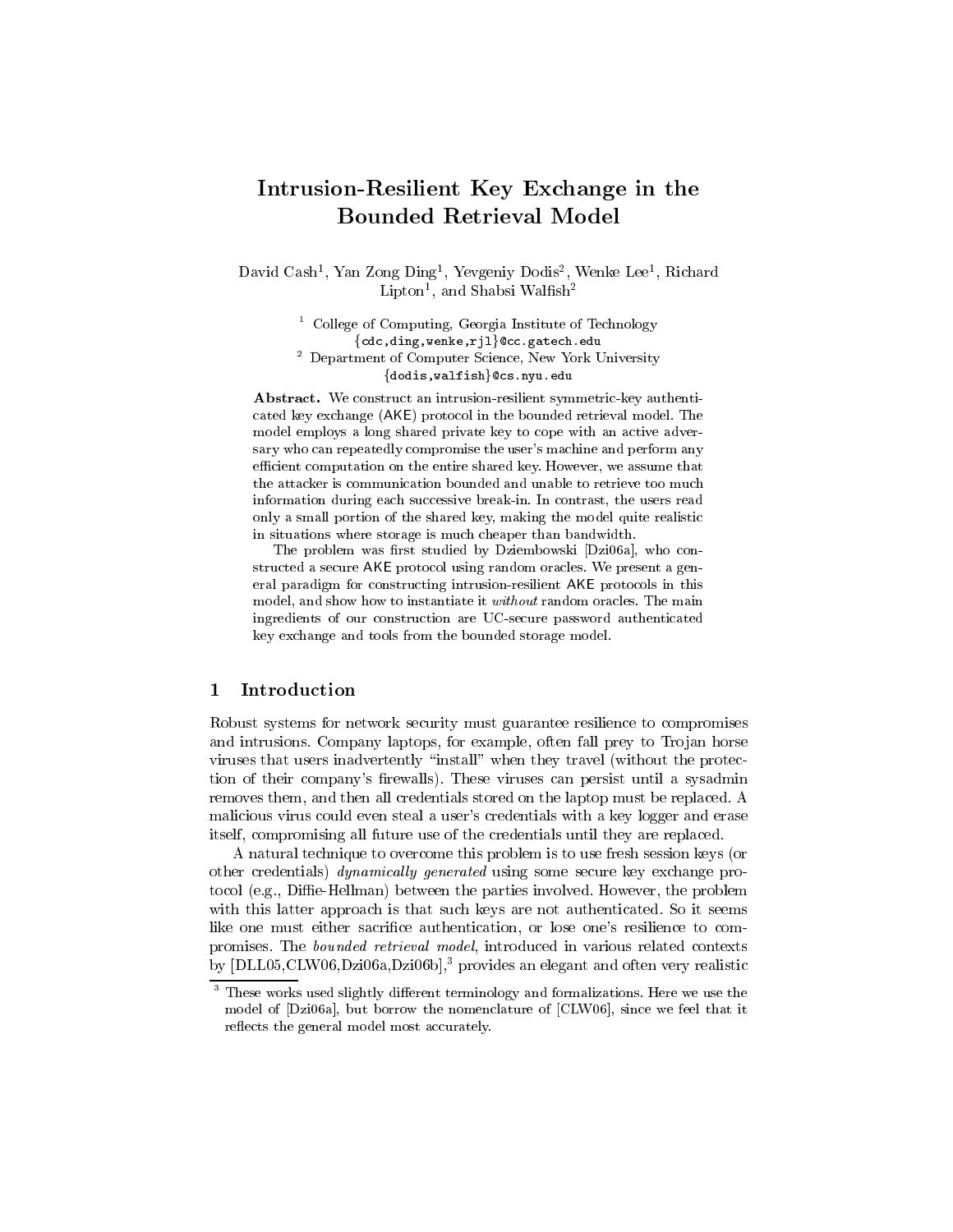way to resolve the above conflicting requirements. It assumes that storage is cheap and thus users can afford to store large quantities of data; in our context, this means that users can share very long symmetric keys (which can then be used to provide authentication). On the other hand, the bandwidth and retrieval capacities of both the users and the attacker are limited. For the users, this means that they only need to access very small portions of their long-term keys for authentication (and key exchange). On the other hand, we will be more generous to the attacker. We allow it to repeatedly compromise the user's machine for limited periods of time, and, during each such break-in, to perform any efficient computation on the entire shared key. However, we assume that the attacker's bandwidth capacity from the user's machine is bounded, so that the attacker is unable to retrieve too much information about the long symmetric key. Thus, in this model it might be possible to construct intrusion-resilient and, yet, authenticated key exchange protocols.

Indeed, this was recently done by Dziembowski [Dzi06a] who constructed such a protocol in the *random oracle model*. However, it is well known by now that a protocol proven secure in the random oracle model *might not* be secure when the random oracle is replaced by any secure cryptographic hash function [CGH04]. Therefore, an efficient construction without a random oracle is desired.

OUR MAIN RESULT. We resolve the above open problem and construct an efficient intrusion-resilient authenticated key exchange (AKE) protocol in the bounded retrieval model. In fact, our contribution consists of two parts. First, we present a general paradigm for constructing such intrusion-resilient protocols, and, second, we then show how to instantiate our paradigm without random oracles. At a high level, our general paradigm first performs what we call a *Weak Key Exchange* (WKE), which only guarantees that the session keys output by the participants Alice and Bob are *individually unpredictable* (and equal in case the attacker is passive). After this stage, Alice and Bob use their "weak" keys as passwords for a *Password Authenticated Key Exchange* (PAK) protocol [BM93,BPR00,BMP00,GL01]. Such protocols are typically used in settings where the shared secrets are not uniformly distributed and have low entropy, and the goal is to construct AKE protocols resistant to offline dictionary attacks. Interestingly, in our setting the secrets will actually have high-entropy, and, with little effort, can even be made *individually* random. However, the utility of PAK protocols for our purposes comes from their implicit authentication guarantee: a party  $A$  with a password  $pw$  will only arrive at a shared session key only when interacting with a party  $B$  holding the same password  $pw$ . Thus, in our setting PAK is used to guarantee that Alice and Bob will agree on a session key after the WKE phase only if their individually unpredictable weak keys match.

Somewhat surprisingly, the security of our construction does not seem to follow from PAK protocols secure under most previously used definitions of PAK  $(e.g., BPROO, GL01, BDK+05])$ . Instead, we need to employ Universally Composable (UC) PAK, as defined in [CHK<sup>+</sup>05]. This is a very strong definition which guarantees the security of PAK even when used in arbitrary "environments" (see Section 2). Very informally (see the discussion at the end of Section 4 for more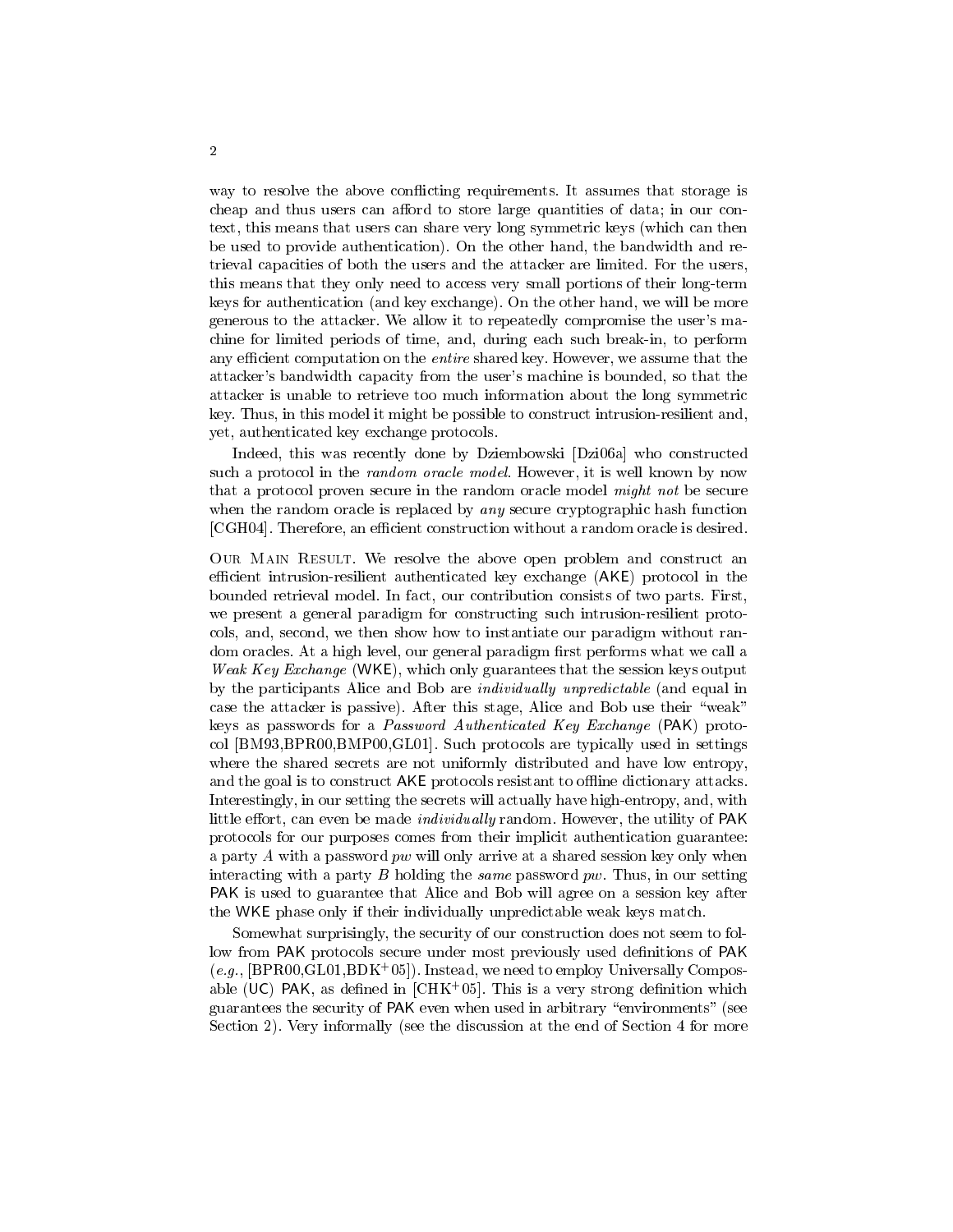details), the strong guarantees of a UC PAK are required because of the extreme weakness of the security provided by the WKE definition described above. WKE may allow the adversary to *adaptively* correlate the session keys of Alice and Bob in an *arbitrary* manner, provided that they remain individually unpredictable. Indeed, the adversary is even provided with some a priori partial information about the secret keys of Alice and Bob, obtained via a previous intrusion. To further complicate matters, we require that the security of all future AKE sessions is preserved even after *multiple intrusions*, yet WKE provides no forward security guarantee at all. It is this latter complication which prevents most simulation based definitions of PAK from sufficing for our purposes. Namely, it is difficult to simulate the PAK protocol in a manner consistent with both past and future information obtained by the adversary about the secret key  $X$ . On the other hand, UC secure PAK protocols already support such simulation, since the environment in the UC experiment can also provide such partial information about party's secrets (which are, indeed, generated by the UC environment) directly to the adversary.

We can instantiate the above "WKE+PAK" paradigm in several ways to get concrete intrusion-resilient AKE protocols in our model. First, we observe that the original protocol of Dziembowski [Dzi06a] could be viewed as a special case our our method. Specifically, the 2-round WKE implicit in [Dzi06a] is built using purely information-theoretic tools used in the bounded storage model [Mau92] (most crucially, averaging samplers [BR94,Vad04]). In our construction, we will use a similar (and slightly simpler) WKE. As for the (high-entropy) PAK protocol, the protocol implicit in [Dzi06a] first applied the random oracle to the password, which simultaneously solved two main difficulties of the PAK setting: non-uniform passwords became uniform, and correlated passwords became independent (unless equal to begin with). Not surprisingly, after this application of the random oracle, a standard symmetric-key AKE protocol (more or less from [BR93]) was sufficient for the implicit PAK protocol of [Dzi06a]. In contrast, PAK protocols are much more complicated in the standard model, especially in the UC-model. Luckily, Canetti et al. [CHK+05] built such an efficient UC PAK protocol in the common reference string (CRS) model. Since a CRS is trivially implementable in our model,  $-$  the parties can generate and store it as part of their long shared secret,  $-\omega$  immediately get the first intrusion-resilient  $AKE$ protocol without random oracles.

To summarize, we get our main result by first properly abstracting and modularizing the construction of [Dzi06a] (as consisting of "hidden" WKE and UC PAK), and then proving a general composition theorem allowing us to build intrusion-resilient AKE protocols (by composing WKE and UC PAK).

PROACTIVE SECURITY. One obvious issue in the bounded retrieval model is that even a long key will become useless after too many break-ins, as the adversary will eventually steal too much of the key. Of course, to solve this problem we can let Alice and Bob occasionally refresh their long keys as follows. They first run the AKE protocol to obtain a fresh key short key  $r$ , then expand  $r$  into a long key R using a pseudorandom generator (this operation will take some time, but is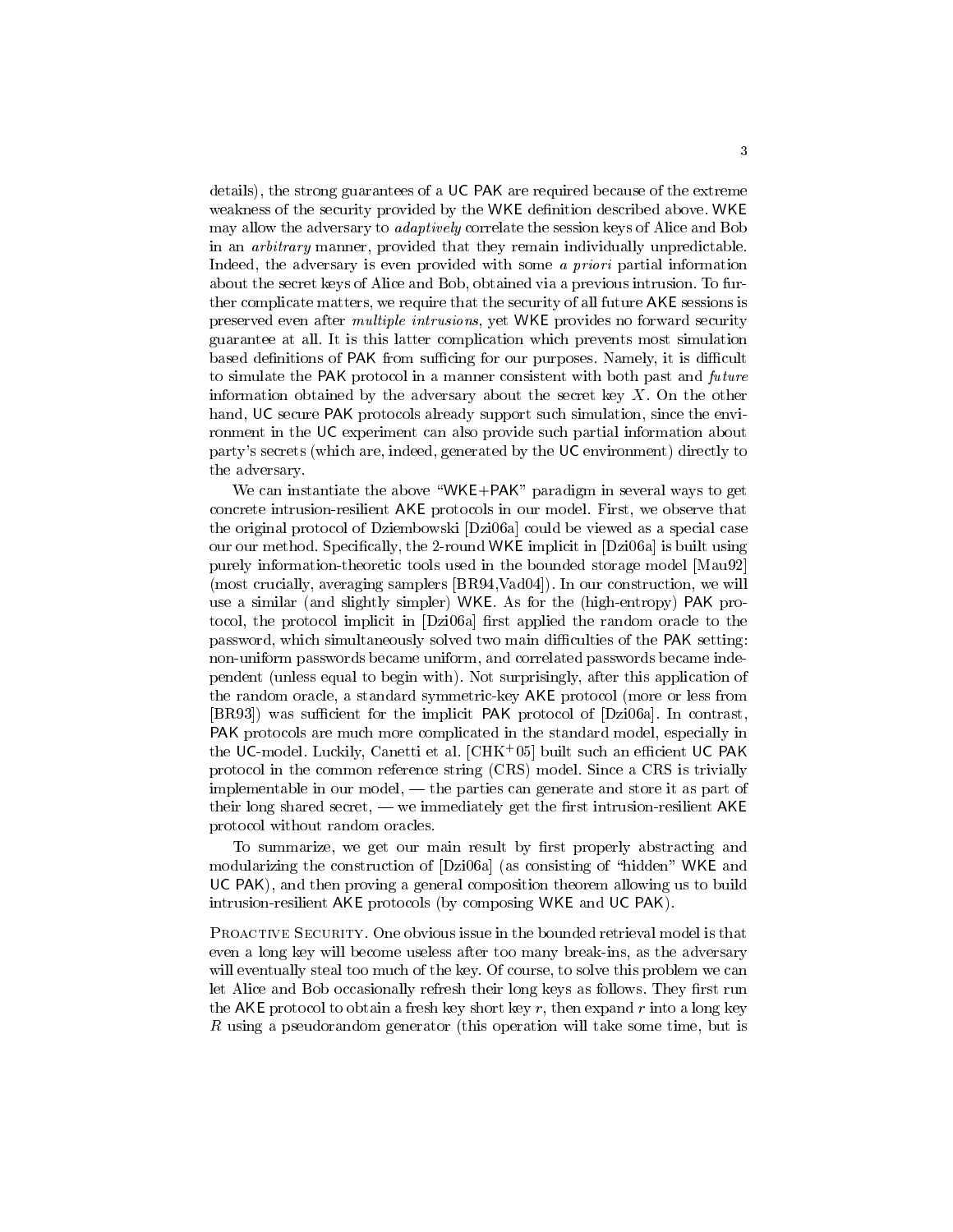feasible overall), then XOR this long R to their currently shared long key (once again, this will take some time), and, finally, erase the short  $r$ . Needless to say, the parties should perform these last few steps "offline" and only when being absolutely sure that the AKE phase succeeded. Also, since most pseudorandom generators operate in the stream cipher mode, these periodic updates can be done "in place". Additionally, the final long key will be secure as long as either a large enough portion of the original key is not yet leaked, or if the AKE phase was not compromised.

CORRECTING ERRORS. We can also extend our model to allow the adversary to adaptively cause errors in some fraction of the symmetric keys. This extension allows us to tolerate either accidental hard-drive failures of some small part of the secret storage, or even malicious attacks when a virus might be able to rewrite or damage a small portion of the disk. In fact, our extension for this case is only nominally less efficient than our main construction. As our main tool, we employ secure sketches [DORS06] in this construction. The only caveat here is that we need to assume that the attacker cannot inject errors into the CRS. Thus, the CRS must be stored in a protected read-only area or made public in some other way. Details appear in Appendix A.

#### $1.1$ **Related Works**

The Bounded Storage Model (BSM) [Mau92] is closely related to the bounded retrieval model. In the BSM, a large random string (analogous to our long secret key) is broadcast publicly at a rate that overwhelms the adversary's ability to compress and store it. This is similar to the bounded retrieval restriction in our model. However, in the BSM the parties are assumed to share a short additional key which can only be compromised after the attacker lost access to a long string. In contrast, in our model the only secret is the long string, and the attacker can adaptively break-in and learn large parts of this long string. This makes the bounded retrieval model considerably more complicated than the BSM. Indeed, it is easy to see that, unlike the BSM model, it is impossible to have informationtheoretically secure AKE protocols in our model. However, the techniques from the BSM model are useful in our model as well: indeed, the WKE protocol we use crucially utilizes tools from the BSM (such as averaging samplers).

The utilization of PAK protocols in our solution was influenced by the study AKE protocols using biometric data [BDK+05]. In particular, this work also introduced the idea of using low entropy intermediate keys as inputs to a PAK protocol, which is fundamental to our construction. The usual PAK model was insufficient in that application as well, and was augmented to allow the adversary to specify some correlation between parties' (unequal) passwords. However, this extension was much weaker and much simpler than the one required in our setting. In particular, UC PAK protocols were not needed for that application.

Another related line of work is that of privacy amplification and *authenticated* key agreement using a shared weak secret key [MW03, Wol98, RW03, DKRS06]. As in our model, the secret key is only guaranteed to have some entropy. How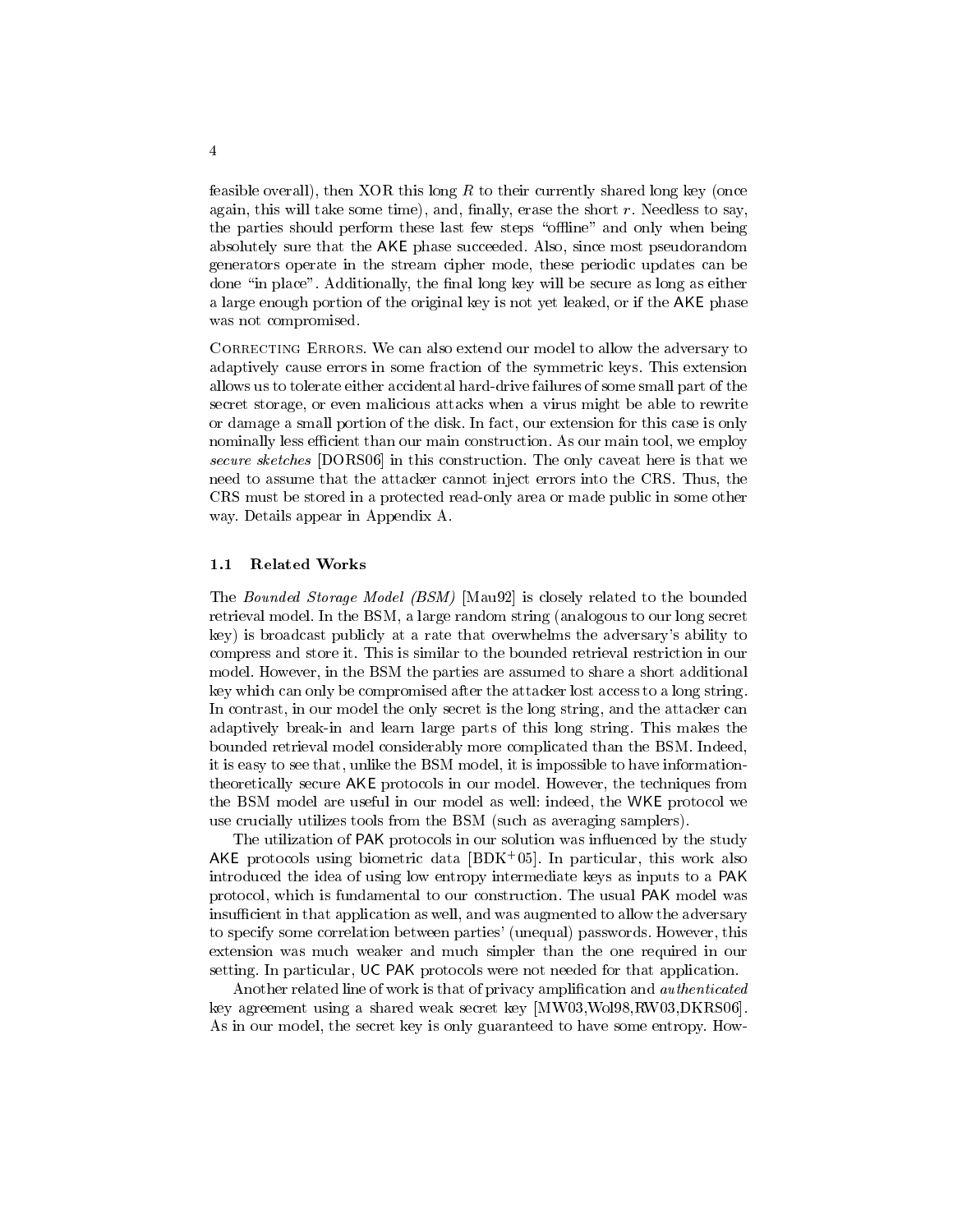ever, all these information-theoretic protocols require accessing and performing computation on the *entire* key. In contrast, a key feature of our model is that the keys are huge, and participants can only access a tiny portion of the key (we call this property locality). Thus, the above methods are inapplicable to our setting. In fact, we already mentioned that information-theoretic solutions (such as the above) are impossible in our setting.

Another related problem is protection against partial key exposure (so-called exposure-resilient cryptography; see  $[CDH^+00]$ , where an adversary can directly access most of the original bits of the secret key without effecting the security of the system. However, the solutions in this model are again non-local, and the adversary is not allowed to compute arbitrary functions of the key, like in our model.

A different direction for dealing with key exposure is the study of key-evolving schemes. Such schemes allow the attacker to obtain the entire (short) key, but assume the existence of global time, and update their secret key at each time period (thus, unlike our schemes, these schemes are stateful). In forward secure schemes [And97,BM99,CHK03,BY03], an adversary is allowed to compromise the system at some point, but is still unable to break the system for previous time periods all of which have not been compromised. Unfortunately, all "future" security is necessarily gone in this model.

The model of key-insulated cryptography [DKXY02,DKXY03] fixed this problem, where all past and future periods remain secure after a fixed number of compromises. However, this is achieved by introducing a non-corruptible server which holds a master key and helps the user update its secret key from period to period. So called *intrusion-resilient* cryptosystems  $[IR02,DFK+03]$  extend the above modeling and allow the attacker to corrupt both the user and the server, but not in the same time period. From our perspective, such schemes can be viewed as partitioning a key into two parts, allowing the attacker to obtain either part at each period, and updating both parts in between the periods.

Finally, we already mentioned several recent works that introduced the bounded retrieval model in various contexts. Dagon et al. [DLL05] used it for database protection, Di Crescenzo et al. [CLW06] – for password authentication resisting offline dictionary attacks,<sup>4</sup> and Dziembowski  $-$  for public-key encryption [Dzi06b] and intrusion-resilient AKE [Dzi06a] (the latter being the subject of this paper).

#### 1.2 **Structure of the Paper**

In Section 2 we present some technical lemmas and tools. In Section 3 we formally define the model and security for intrusion resilient AKE. In Section 4 we present a secure construction of intrusion resilient AKE and discuss the use of Universally Composable PAK. Finally we discuss extending the model to allow for errors in Appendix A.

<sup>&</sup>lt;sup>4</sup> Here the model is similar to ours, except the adversary may only steal original bits of the large key and not any function like in our model.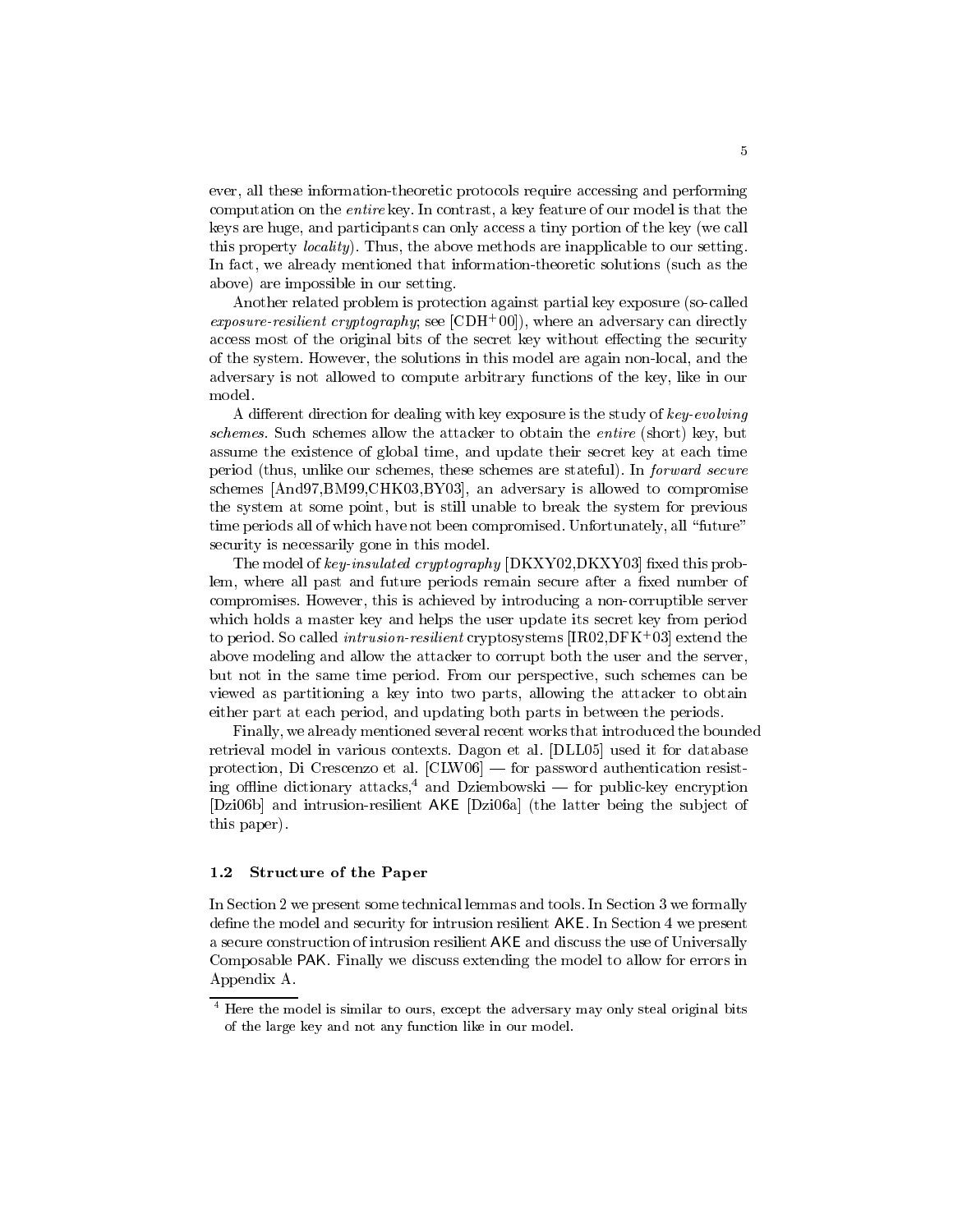#### Preliminaries  $\overline{2}$

In this section we briefly review some of the facts and tools used in this paper. Throughout,  $U_n$  denotes the uniform distribution on bit strings of length  $n$ , and || denotes string concatenation. We assume that the definitions of negligible function (negl(k)) and computational indistinguishability  $(X \leq Y)$  are familiar.

Definitions and Facts from Probability. The *statistical distance* between two random variables taking values in  $S$  is defined to be

$$
\Delta(X, Y) = \max_{T \subset S} |\Pr[X \in T] - \Pr[Y \in T]|.
$$

The min-entropy  $H_{\infty}(X)$  of a discrete random variable X is defined as

$$
H_{\infty}(X) = \min_{x \in \text{supp}(X)} \left\{-\log \Pr[X = x]\right\},\,
$$

where supp $(X)$  is the support of X. Let X be a random variable taking values in  ${0,1}^n$ , and let  $k \leq n$ . We say that X is a k-source if  $H_\infty(X) \geq k$ , that is, for every  $x \in \text{supp}(X)$ ,  $Pr[X = x] \leq 2^{-k}$ . Therefore, informally speaking, that  $X$  has high min-entropy means that the value  $X$  takes on is hard to guess (for an unbounded adversary). For a random variable X taking values in  ${0,1}^n$  and  $\alpha \in [0,1]$ , we say that X has entropy rate  $\alpha$  if X is an  $\alpha n$ -source.

The following well known lemma quantifies the intuition that short compressions of long entropy-rich strings must leave out a lot of information. This allows us to tell how random our long secret keys look after some partial compromises.

**Lemma 1 (c.f. [NZ96]).** Let X and Y be any two (correlated) random variables. Suppose that X is an n-source, and Y takes values in  $\{0,1\}^r$ . Then for every  $\varepsilon > 0$ , with probability at least  $1-\varepsilon$  over  $y \leftarrow Y$ ,  $X|_{Y=y}$  is a  $(n-r-\log(1/\varepsilon))$ .  $source.$ 

**Averaging Samplers.** We also make use of a combinatorial tool called an Averaging Sampler. Averaging samplers, first introduced by [BR94], are procedures that approximate the mean of any function from bit strings to  $[0,1]$  by taking a limited number of random samples in the domain of the function. We stress that an averaging sampler must work without any information about the function it is trying to approximate.

**Definition 1 (Averaging Sampler).** A function Samp:  $\{0,1\}^d \rightarrow [N]^m$  is a  $(\mu, \theta, \gamma)$  averaging sampler if for every function  $f : [N] \to [0,1]$  with average value  $\frac{1}{N} \sum_i f(i) \geq \mu$ , it holds that

$$
\Pr_{\{i_1,\ldots,i_m\}\leftarrow \mathsf{Samp}(U_d)}\left[\frac{1}{m}\sum_{j=1}^m f(i_j) < \mu - \theta\right] \leq \gamma
$$

 $\,6$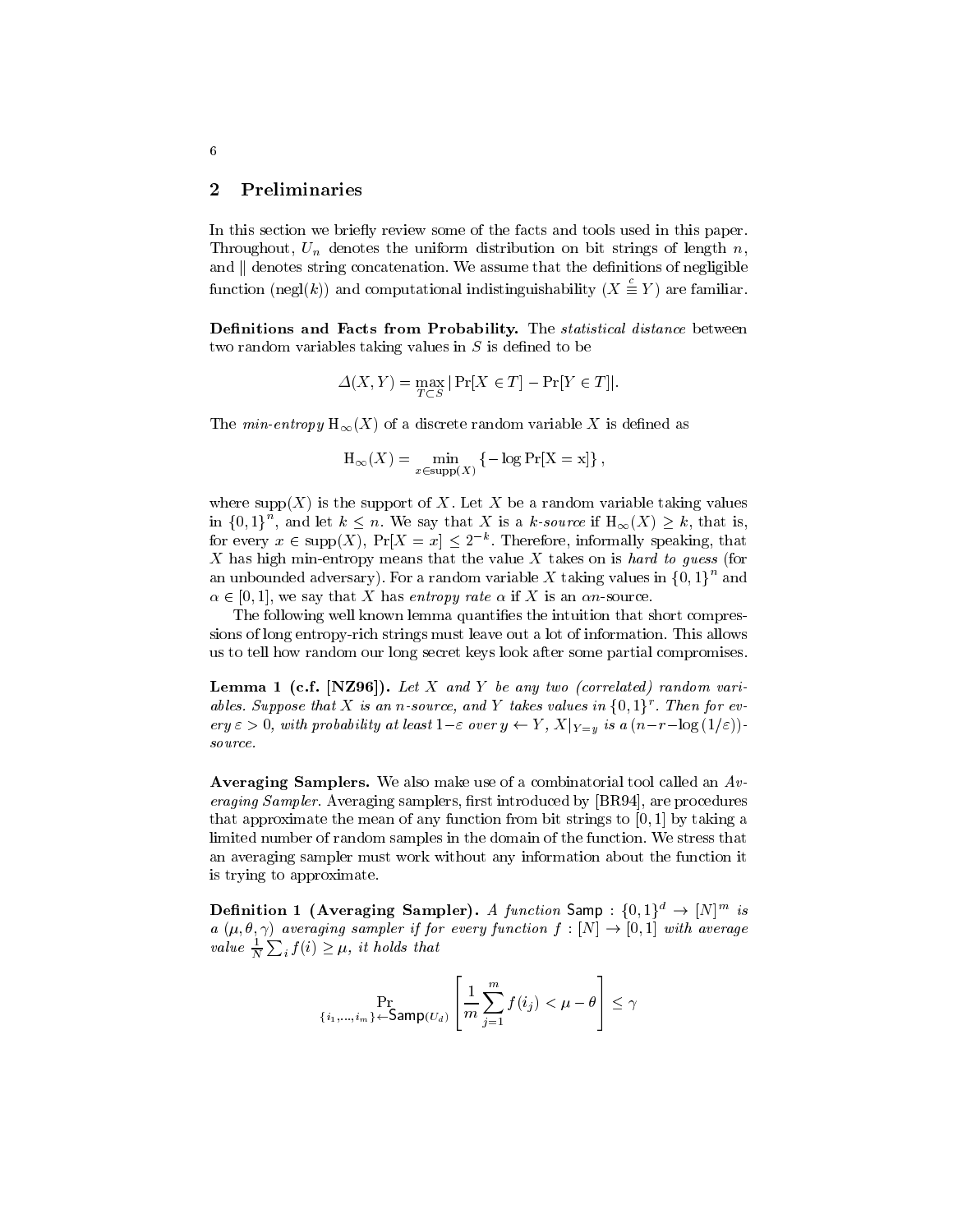**UC PAK.** Our construction makes use of a Universally Composable Password Authenticated Key exchange (UC PAK) protocol, as defined in  $\text{[CHK}^+05]$ . Informally, the UC security notion of [Can01] requires that a protocol implementing an "ideal functionality" cannot be distinguished from the ideal functionality it implements, even by an "environment" that chooses inputs to (and observes outputs from) the parties running the protocol while it is under attack by the adversary. One result of this very strong notion of security is that protocol designers may use an ideal functionality as a subroutine, yet rest assured that later replacing that ideal functionality with a UC secure protocol will not harm the security analysis of the newly designed protocol. In this spirit, we will be making use of the UC PAK ideal functionality (Figure 2) as a subroutine in our protocol.

The UC PAK functionality captures the following intuitive guarantees: (1) If the parties are both honest and the adversary does not attempt to "compromise" their session, then they both receive an identical uniformly distributed random key, (2) if the adversary makes a failed attempt to compromise their session, honest parties each receive *independently generated* uniformly distributed random keys, and (3) the adversary is only able to successfully compromise a session by either correctly guessing the password of one of the parties (in a *single attempt*), or by corrupting one of the parties  $-$  in either case the adversary is allowed to choose the key(s) received by the honest parties. Unless the adversary successfully compromises a session, the only information provided by the functionality to the adversary is a notification when parties initiate the PAK protocol. (Of course, the adversary is also notified of the success or failure of an attempt to compromise a session.) Note the functionality *does not* guarantee that honest parties receive a shared key, even if the session was not compromised; they are merely assured that they each either have a good shared key, or a completely random one.

Unfortunately, like most non-trivial two-party UC functionalities, UC PAK protocols cannot be implemented in the plain model. Therefore, we rely on the construction of  $\left[CHK^+05\right]$ , which assumes that a short Common Reference String (CRS) is publicly available. Since the parties in our AKE protocol already share large secrets, it is a simple matter for them to share a short (public) CRS value as well (alternatively, a small portion of the shared secret can be "sacrificed" to generate the CRS). Thus, the introduction of a CRS does not require any significant alterations to our model. Note that, in the special case where our security model is augmented with adversarial errors, the adversary should not be allowed to introduce errors into the CRS itself. Since a CRS is usually very short, protecting it within (public) "read-only memory" should not be costly.

### 3 The Model and Definitions of Security

In this section we describe symmetric-key AKE protocols and their security in the BRM. Throughout this section,  $k$  is a security parameter. The length of

<sup>&</sup>lt;sup>5</sup> Technically, the behavior of the protocol under any given attack cannot be distinguished from the behavior of some "simulated" attack on the ideal functionality.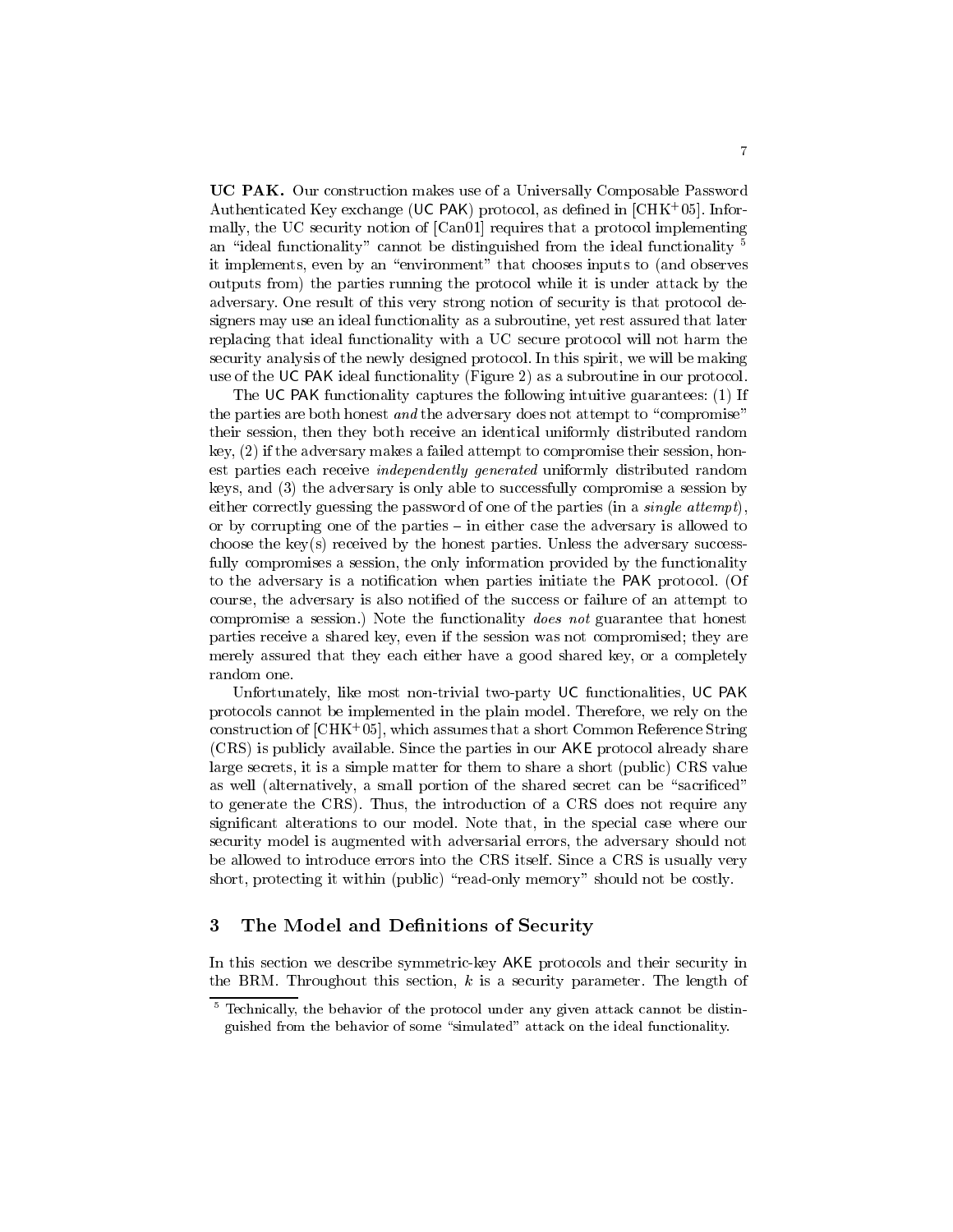When interacting with an adversary  $S$  and a set of parties, with security parameter k, the functionality  $\mathcal{F}_{pwKE}$  responds to the following queries:

- New Session(sid,  $P_A$ ,  $P_B$ , pw, role): Upon receiving a query of this form from party  $P_A$ , the message (NewSession, sid,  $P_A$ ,  $P_B$ , role) is sent to the adversary S. If this is the first NewSession query, or if this is the second NewSession query and there is a record  $(P_B, P_A, pw')$ , then record  $(P_A, P_B, pw)$  and mark this record fresh.
- TestPwd(sid,  $P_A, pw'$ ): Upon receiving this query from the adversary S, if there is a record of the form  $(P_A, P_B, pw)$  which is fresh, then: If  $pw = pw'$ , mark the record compromised and notify S of a "correct guess". If  $pw \neq pw'$ , mark the record as interrupted and notify S of an "incorrect guess".
- NewKey(sid,  $P_A$ , sk): Upon receiving this query from the adversary S (where  $|sk| = k$ , if there exists a record of the form  $(P_A, P_B, pw)$  and this is the first NewKey query for  $P_A$ , then one of the following actions occurs, after which the *record*  $(P_A, P_B, pw)$  *is marked* completed:
	- If this record is compromised, or either  $P_A$  or  $P_B$  is a corrupt party, then output  $(sid, sk)$  to  $P_A$ .
	- If this record is fresh, and there is a record  $(P_B, P_A, pw')$  with  $pw' = pw$ , and a key sk' was sent to  $P_B$ , and the record  $(P_B, P_A, pw)$  was marked fresh at the time, then output  $(sid, sk')$  to  $P_A$ .
	- In any other case, pick a new random key sk' of length k and send (sid, sk') to  $P_A$ .

Fig. 1. Ideal Functionality  $\mathcal{F}_{pwKE}$ , from [CHK<sup>+</sup>05]

the large symmetric-key is denoted by N, where  $N = N(k)$  is a fixed sufficiently large polynomial. During a setup phase, a symmetric-key  $X \in_R \{0,1\}^N$  is chosen uniformly and shared between two parties Alice and Bob.

An authenticated key exchange protocol  $\Pi$  is a pair of algorithms  $(A, B)$ describing the honest behavior of two parties. As described in the introduction, the adversary's limited access to  $X$  is vital to the security of our schemes, and we assume that the honest parties are similarly restricted (in fact, the honest parties will use a relatively small amount of their keys compared to the captured portion). We say that  $\Pi$  is m-local if A and B each access at most  $m = m(k)$ bits in any execution of  $\Pi$ .

Adversaries will be able to steal a total of  $\beta N$  bits over the course of several executions, where  $0 \leq \beta < 1$ . We call  $\beta$  the *retrieval rate* of the adversary. Note that the adversary can adaptively decide on the size of the data to capture during a particular session, as long as it does not violate the total accumulated retrieval bound.

For the moment, we assume that a key  $X$  will be used for at most  $T$  sessions, where  $T(k)$  is a polynomial determined by the retrieval rate of the adversary and the size of  $X$ . The assumption of an upper bound on the number of uses of X will be relaxed; below we show that security for a fixed  $T(k)$  implies security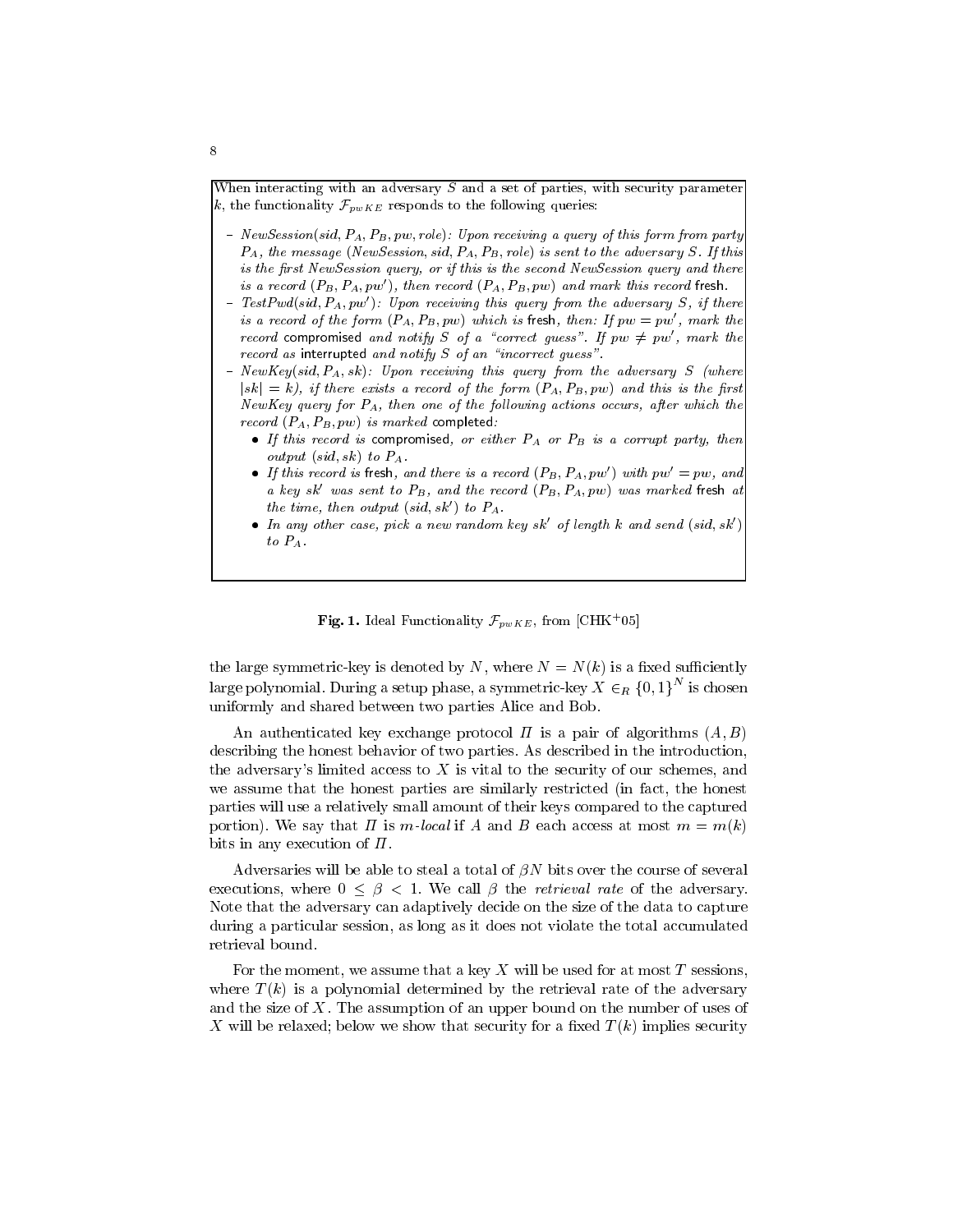for an arbitrary polynomial number of sessions under the assumption that the parties get some predetermined uncompromised sessions.

As with other models for authenticated key exchange, adversaries in our model (denoted  $C$ ) completely control the channel between  $A$  and  $B$ . In particular,  $C$  can inject, drop, modify and delay messages. We also give  $C$  the power to temporarily intrude into the machines of  $A$  and  $B$  and retrieve some information about their internal state, including  $X$ . In this paper, our protocols are only proven secure for sequential executions of sessions. We comment on this limitation later.

At the beginning of each session, the adversary decides whether or not to intrude. From now on, we call a session during which the adversary intrudes a compromised session. After declaring a session (say session i) compromised, the adversary C outputs a circuit  $V$  (a virus) that will get to see the private information of A and B. This includes  $r^A$  and  $r^B$ , the private coins of A and  $B$  to be used in this session, and the secret key  $X$ . The virus  $V$  computes  $S_i = V(X, r^A, r^B)$ , and sends  $S_i$  to the the adversary C.

We stress that  $V$  can be any polynomial-size circuit adaptively computed by C at the start of session i (so C may incorporate information gained from previous intrusions into  $V$ ). The only other restriction on  $V$  is that the its output  $S_i$  is bounded. In particular, we require that  $\sum_{i=1}^T |S_i| < \beta N$ .

Clearly in a compromised session neither security nor correctness can be achieved. The best we can hope for is to construct a protocol that guarantees security and correctness for each uncompromised session. This is reflected in how success is determined in our definition below.

Our definition follows the style of [BPR00] and [Dzi06a].

The Adversarial Model. The power of an active adversary  $C$  is modeled by giving  $C$  oracle access to the protocol instances run by Alice and Bob. Denote by  $A$  and B the prescribed programs of Alice and Bob respectively. Denote by  $\Pi_i^A$  (resp.  $\Pi_i^B$ ) the instance of protocol  $\Pi$  that Alice (resp. Bob) runs in the *i*-th session. For each  $P \in \{A, B\}$ , the instances  $\Pi_i^P$  are executed *sequentially*, that is, for each *i*, instance  $\Pi_{i+1}^P$  starts after instance  $\Pi_i^P$  completes. At the end of the *i*-th session,  $\Pi_i^A$  (resp.  $\Pi_i^B$ ) outputs a bit  $\operatorname{acc}_i^A$  (resp.  $\operatorname{acc}_i^B$ ) indicating whether A (resp.  $H_i$  (resp.  $H_i$ ) onephos a bit acc<sub>i</sub> (resp. acc<sub>i</sub>) indicating whether  $H$ <br>(resp.  $B$ ) accepts or aborts in Session *i*. As in previous work, we assume that this<br>bit is always known to the adversary  $C$ . Denote b

We define the following types of oracles that the adversary  $C$  is allowed to invoke, all of which except for the Intrude oracle are as defined in [BPR00]. We note that the adversary's retrieval bounded is expressed below in the definition of the Intrude oracle.

 $-$  Execute(i): Upon this call, the complete execution between protocol instances  $\Pi_i^A$  and  $\Pi_i^B$  takes place. The output of this call is the transcript, that is,

 $6$  WLOG we assume that the adversary intrudes Alice and Bob simultaneously in a compromised session.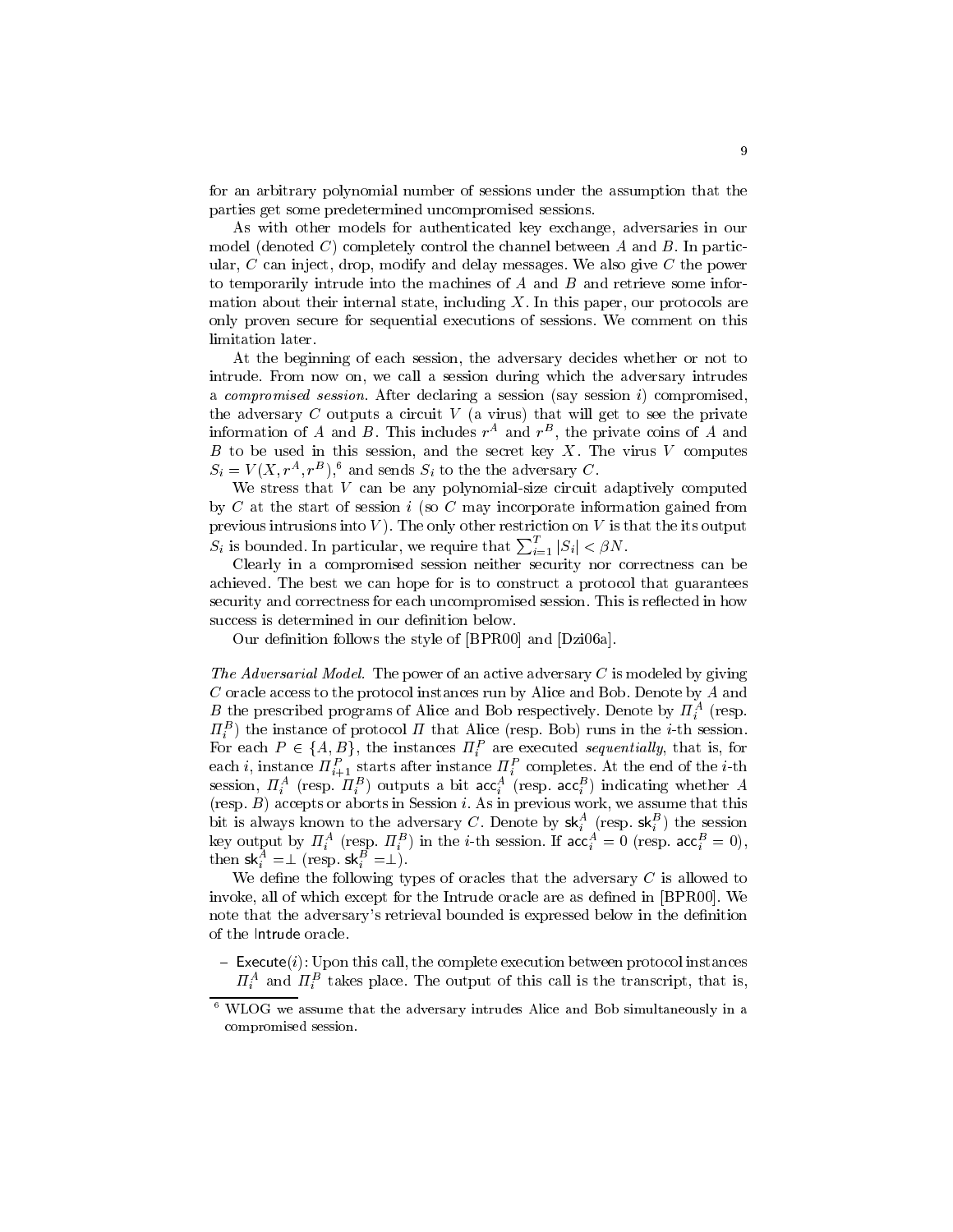the sequence of all messages exchanged between  $\Pi_i^A$  and  $\Pi_i^B$ . This oracle models passive eavesdropping in Session  $i$ .

- $-$  Send $(P, i, M)$ : This call sends the message M to the instance  $\Pi_i^P$  (where  $P \in$  $\overrightarrow{A}, \overrightarrow{B}$ ). The output of this call is the message the instance  $\Pi_i^{\,p}$  would send after receiving the message  $M$ , given its current state. This oracle models active man-in-the-middle attacks in Session  $i$ .
- $Intude(i, V)$ : This oracle models intrusion into the machines of both A and B. The second input V to this call is a circuit (the virus) constructed based on the adversary C's current state. Upon this call, the oracle computes and outputs  $S_i = V(X, r_i^A, r_i^B)$ , where  $r_i^A$  and  $r_i^B$  are the private coins of A and B in session *i*. We require that  $\sum_{j=1}^T |S_j| < \beta N$ .
- Test(P, i): The output of this call is either the session key sk<sup>P</sup> output by  $\Pi_i^P$ . or an independently chosen random string, each case happening with probability  $1/2$ . The adversary's goal is to distinguish between the two cases. The call  $Test(P, i)$  can be invoked any time after Party P concludes Session i. The adversary may not invoke  $\textsf{Test}(P, i)$  when  $\textsf{acc}_i^{P} = 0$  (*i.e.* when  $\textsf{sk}_i^{P} = \perp$ ), or if the adversary has previously invoked  $Intude(i, V)$ .

The adversary  $C$ 's advantage in Session i is defined as

 $\mathsf{Adv}_i(C) = [2 \cdot \Pr[C \text{ succeeds in Test}(P, i)] - 1].$ 

*Remark:* The query lntrude $(i, V)$  is allowed only before the start of Session i and is not allowed during Session  $i$ .

**Definition 2.** A session key protocol  $\Pi$  is intrusion-resilient for  $T = T(k)$ sessions if for every PPT C with retrieval rate  $\beta$ , the following conditions are  $satisfied$ 

- (Correctness) With probability 1 negl(k) the following holds: For each  $i \in$ [T], if session i is uncompromised and  $\mathrm{acc}_i^A = \mathrm{acc}_i^B = 1$ , then  $\mathrm{sk}_i^A = \mathrm{sk}_i^B$ .<br>  $-$  (Privacy) For each  $i \in [T]$  s.t. the Test oracle is invoked for session i,
- $\mathsf{Adv}_i(C) = \mathsf{negl}(n)$ .

We now return to the issue of defining security for a fixed polynomial  $T(k)$ number of sessions. We observe that an authenticated key exchange protocol  $\Pi$ can be used to refresh its own long secret keys during uncompromised sessions. The idea is that the parties can run  $\Pi$  to obtain a short key r, and then use that key as the seed for a pseudorandom generator. The output of the generator is then XORed with the previous long key, and the value  $r$  is erased. This ensures that the final long key will be "as good as new" if the attacker did not break-in right at the end of  $\Pi$  (i.e., r is uncompromised), and still "as good as before" even if the attacker compromised the value of  $r$ . Thus, as long as at least one uncompromised key update happened before the attacker obtained too much information about the long key, the long key remains secure. We defer the details to the full version on the paper.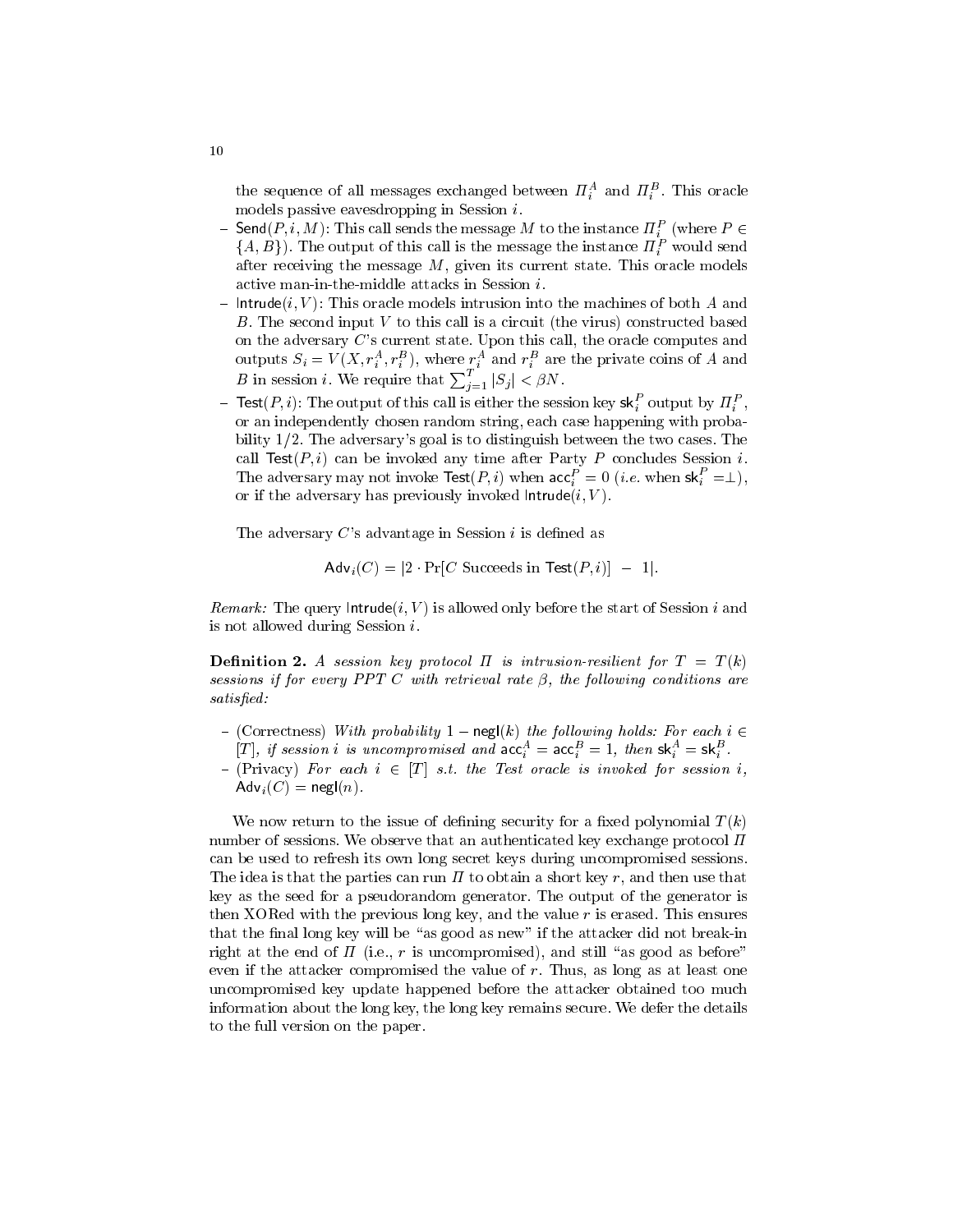We conclude this section by presenting a lemma that simplifies the analysis of our constructions. We show below that it suffices to construct a protocol that is intrusion-resilient for *three sessions*.

**Lemma 2.** Suppose that a session key protocol  $\Pi$  is intrusion-resilient for three sessions against every PPT C that is  $\beta$ -retrieval bounded within the three sessions and attacks  $\Pi$  as follows: The adversary compromises the first session as usual; the second session is uncompromised; in the third session the adversary not only compromises the session but also gets the entire key  $X$  of Alice and Bob. Then for every polynomial  $T = T(k)$ , the protocol  $\Pi$  is intrusion-resilient for T sessions.

The proof of Lemma 2 is a straightforward simulation of several sessions in only 3 sessions. Again, the proof will appear in the full version of this paper.

#### Authenticated Key Exchange from Weak Key Exchange  $\overline{\mathbf{4}}$

In this section we describe an approach for constructing AKE protocols in our model. We define the notion of Weak Key Exchange (WKE) and give an efficient construction, and then we show how to compose any WKE protocol with any UC PAK to realize a secure intrusion resilient AKE protocol.

#### 4.1 **Weak Key Exchange: Definition**

Briefly, WKE provides only the guarantee that the output keys will have a high min-entropy from the viewpoint of the adversary. In particular, the adversary may possibly arrange for the keys to be unequal and correlated in an arbitrary fashion. Of course, we still require that the keys match when the protocol runs with no active interference from the adversary. WKE also provides no security guarantees on past keys once a subsequent WKE session is initiated *(i.e.* there is no forward security, and indeed, no long term security requirement at all). Our definition for WKE is a modification of the definition for authenticated key exchange, and thus we focus on the differences between the definition of WKE and that of AKE (as described above).

We use the same adversarial model as in AKE, but with a few critical weakenings. In particular, we will only allow for 2 sessions (in a similar spirit to Lemma 2), where the first session is compromised, and the second is not. Furthermore, we modify the Test oracle, and the corresponding experiment defining the adversarial advantage, replacing it with the following:

- Test(P, i, sk): The output of this call is 1 if  $i = 2$  and  $sk = sk_i^P \neq \perp$ .

This oracle may only be called once by the adversary (for one party, using Session 2), in addition to the previous restrictions.

The adversary's advantage in the privacy requirement is redefined as

$$
Adv_2(C) = Pr[C \text{ causes Test}(i, P, sk) = 1].
$$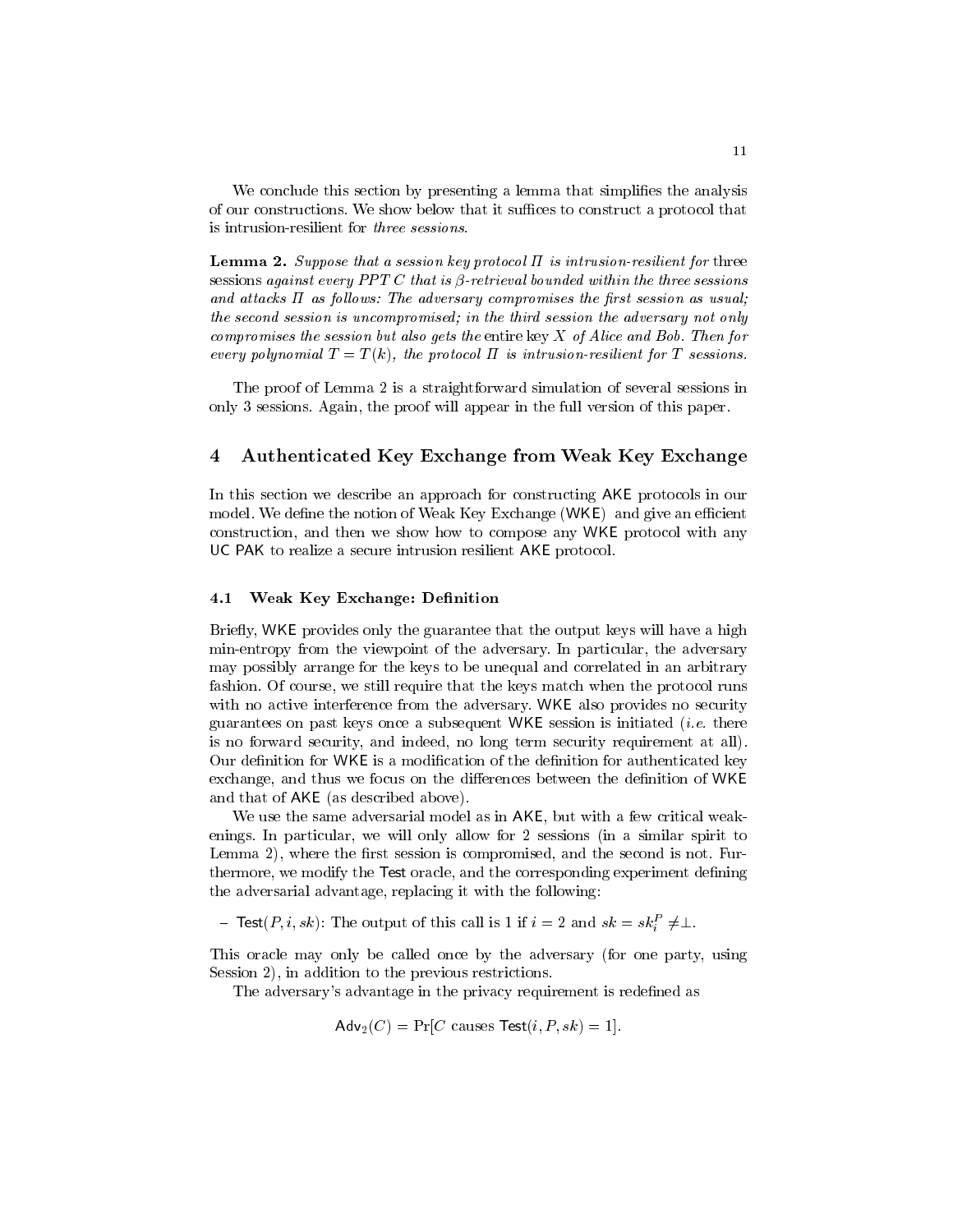There is no forward security guarantee for weak key exchange, as the adversary may not corrupt (or even invoke) any session that occurs after the second session (wherein it must query the Test oracle, attempting to break privacy). Furthermore, the adversary can only succeed by guessing the entire key  $sk_i^P$ (which is more difficult than merely distinguishing it from random), and thus the privacy guarantee is considerably weakened.

Definition 3 (Weak Key Exchange(WKE)). A protocol is a weak key exchange if for every PPT C with retrieval rate  $\beta$ , the following conditions are  $satisfied.$ 

- (Weak Correctness) With probability  $1 \text{negl}(k)$  the following holds: for each  $i \in \{1,2\}$ , if Session i runs honestly, (i.e. the adversary does not tamper with any protocol messages) then  $sk_i^A = sk_i^B$ .
- (Weak Privacy) The advantage of the adversary is negligible, i.e.  $\mathsf{Adv}_2(C)$  $negl(n)$ , where  $Adv_2(C)$  is as defined above, and in particular depends on the modified Test oracle.

We note that in the event that the adversary chooses to alter the content of protocol flows,  $A$  and  $B$  may agree to accept a session where they receive differing  $k$ evs.<sup>7</sup>

Below we present and analyze a construction meeting this definition, with information theoretic security.

#### 4.2 **Weak Key Exchange: Construction**

Our protocol makes use of an *averaging sampler*, as described in [BR94], which samples a small number of bits from a much larger source (in this case, the shared secret  $X$ ), while nearly preserving the min-entropy rate of the larger source. It was shown in [Vad04] how to explicitly construct samplers  $\delta$  for a  $\delta N$ -source using only  $d = \log(N/m) + O(\log(1/\gamma))$  random bits and  $m = O(\log(1/\gamma))$  bit samples from the input source to produce output that is  $\gamma$ -close to a  $(2\delta/3)m$ -source for any  $\gamma > \exp(-N/2^{O(\log^* N)})$ . Note that, given the practical importance of efficiency, here we obey the requirement that the number of bits of  $X$  which are read during the execution of a WKE is small. (This partly motivates the choice of parameters for the averaging sampler, and in particular,  $m = O(\log(1/\gamma))$  is essentially the best one can hope for in terms of efficiency.)

Making use of the existence of such samplers, our protocol proceeds as follows (where we use  $X_{\text{Samp}(\cdot)}$  to denote the string formed by concatenating the bits of X located at the indices selected by  $Samp$ :

**Lemma 3.** The Weak Key Exchange protocol described in Figure 2 is secure for appropriate choices of the sampler parameters.

 $\frac{7}{7}$  Indeed, the adversary may attempt to guess either  $sk_2^A$  or  $sk_2^B$  in the attack scenario for the privacy requirement, and they may not be equal.

<sup>&</sup>lt;sup>8</sup> See Lemma 8.4 and its usage in Theorem 8.5 in [Vad04] for details.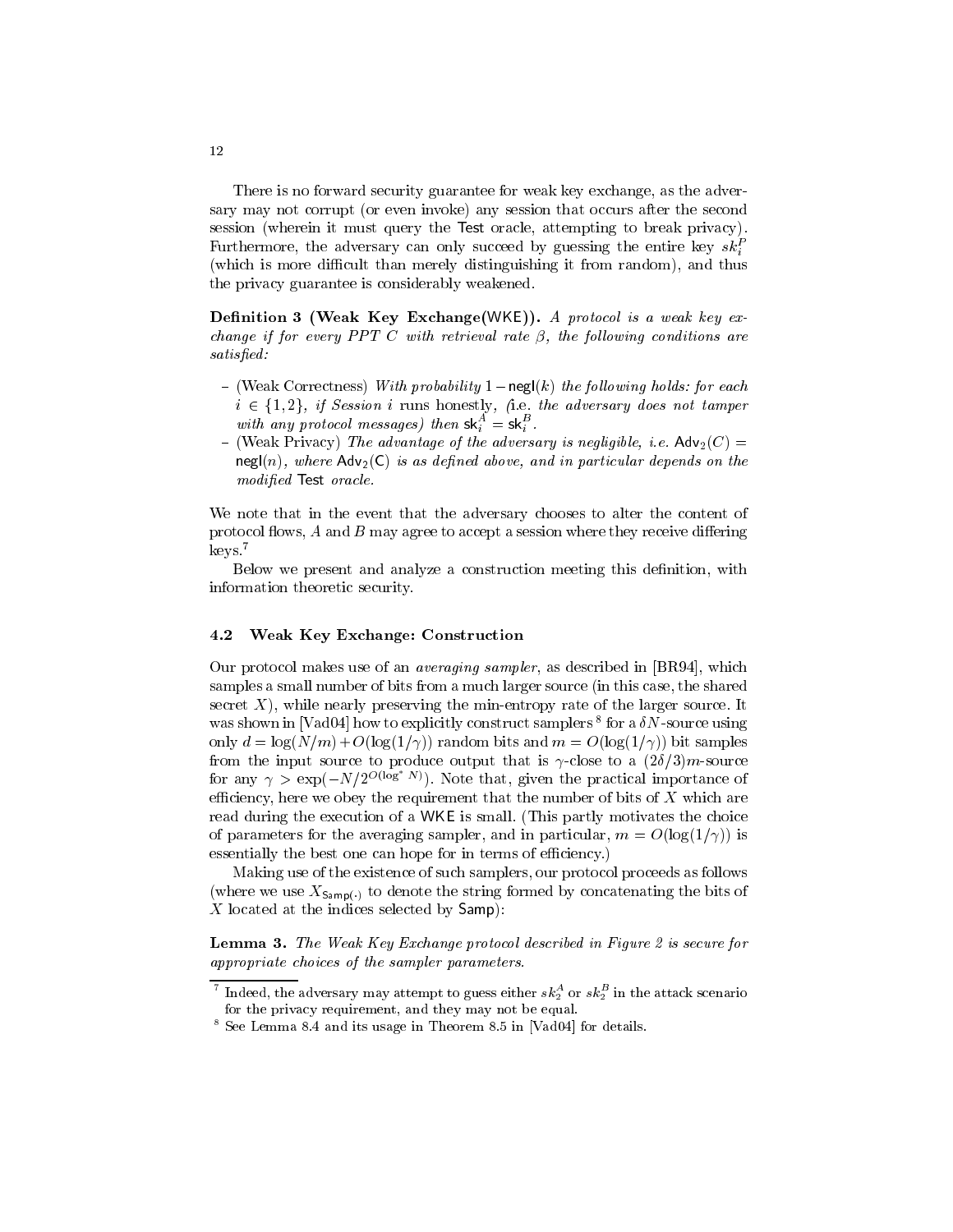### Setup:

- $X \in_R \{0,1\}^N$ : A (large) secret key shared between Alice and Bob.<br>- Samp:  $\{0,1\}^d \rightarrow \{1,\ldots,N\}^m$ : An averaging sampler [Vad04].
- 

### Protocol:

- 1. Alice and Bob choose random values  $r_A$  and  $r_B$ , respectively.
- 2. Alice sends  $r_A$  to Bob. Bob receives a value  $r'_A$ , and then computes  $K_B$  =  $X_{\text{Samp}(r'_A)}$  |  $X_{\text{Samp}(r_B)}$ . Bob outputs  $K_B$  as his weak session key.
- 3. Bob sends  $r_B$  to Alice. Alice receives a value  $r'_B$ , and then computes  $K_A$  =  $X_{\textsf{Samp}(r_A)} \parallel X_{\textsf{Samp}(r'_B)}$ . Alice outputs  $K_A$  as her weak session key.

### Fig. 2. A WKE Protocol

*Proof.* The proof of security is direct, and the security guarantee is in fact information theoretic. The weak correctness property is obvious. The view of the adversary at the start of the second session is the output of some circuit  $V(X)$ , obtained during the compromise of the first session. As we are considering only  $\beta$ -retrieval bounded adversaries, the output of the circuit V must be no larger than  $\beta N$ -bits, and thus the adversary knows at most  $\beta N$ -bits of information about X. In particular, we observe that, from the adversary's point of view,  $X$ is nearly  $9$  a  $(1 - \beta)N$ -source (since X is uniformly random over N bits, but the adversary's view is conditioned over the  $\beta N$ -bit output of  $V(X)$  obtained during the first session).

Thus, by Lemma 6.2 of [Vad04] (and using the same sampler parameters as those of the explicit local extractor construction in Theorem 8.5 therein), the pairs  $(r_A, X_{\text{Samp}(r_A)})$  and  $(r_B, X_{\text{Samp}(r_B)})$  are (very nearly) individually  $\gamma$ -close to the distribution  $(U_d, W)$ , where for every  $r \in \{0,1\}^d$ , the distribution  $W|_{U_d=r}$ is at least a  $(2(1-\beta)/3)m$ -source. Thus,  $K_A = X_{\text{Samp}(r_A)} || X_{\text{Samp}(r'_B)} \approx W ||$  $X_{\textsf{Samp}(r'_n)}$ , where W has (nearly) min-entropy  $(2(1-\beta)/3)m$  even conditioned on  $r_A$ . Therefore, even conditioned on the adversary's view *after* the WKE protocol completes,  $K_A$  has min-entropy nearly  $(2(1 - \beta)/3)m$ , irrespective of the adversary's choice of  $r'_B$ . An analogous argument applies to  $K_B$ , and thus, for sufficiently large choices of m, the weak privacy security requirement follows.  $\square$ 

#### 4.3 Intrusion-Resilient AKE from WKE and UC PAK

On a high level, the protocol uses a WKE to select "passwords" with a high min-entropy for use by Alice and Bob in a standard PAK protocol. Since PAK protocols securely realizing the ideal functionality  $\mathcal{F}_{pwKE}$  do not necessarily

<sup>&</sup>lt;sup>9</sup> Technically, with probability  $(1-2^{-\lambda})$  taken over the distribution of  $S \leftarrow V(X)$ , the random variable  $X|_{V(x)=S}$  (which is X conditioned on the adversary's view) has min-entropy  $(1 - \beta)N - \lambda$  for any choice of  $\lambda$ . This follows directly from Lemma 1.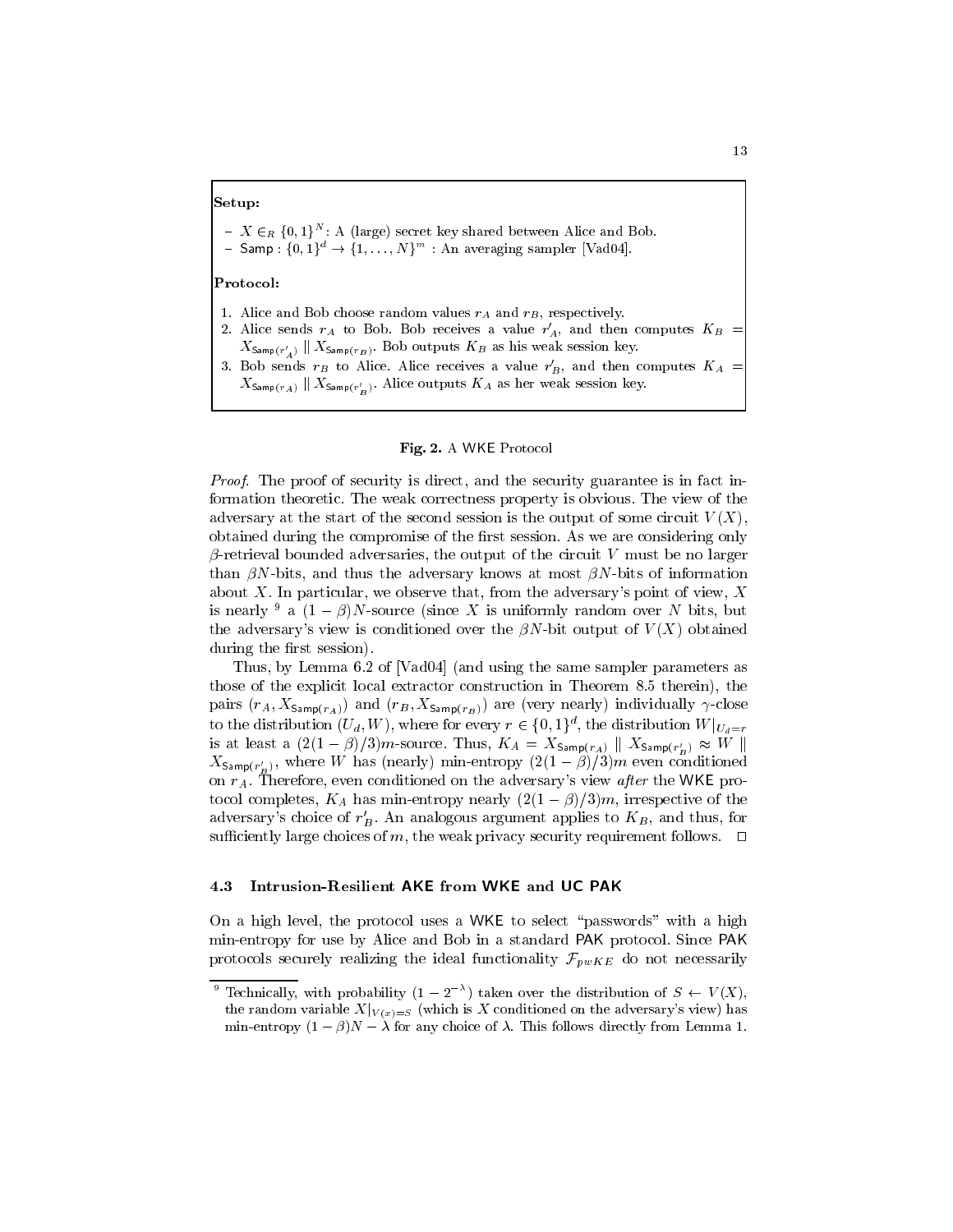verify the output keys *(i.e.* check that the key exchange was successful, satisfying correctness), we use MACs to verify them, completing the protocol.

### Setup:

- WKE: A Weak Key Exchange protocol between Alice and Bob.
- PAK: A Universally Composable Password Authenticated Key exchange protocol
- (MAC, Verify): A MAC secure against chosen message attacks.

### Protocol:

- 1. Alice and Bob run the WKE protocol, obtaining the weak keys  $K_A$  and  $K_B$ . respectively.
- 2. Alice and Bob exchange nonces, which are concatenated to form a session ID sid
- 3. Alice and Bob run the PAK protocol with session ID sid, using the passwords  $K_A$ and  $K_B$  as their inputs, respectively. Alice and Bob obtain their outputs, secret keys  $sk_A = sk_A^1 || sk_A^2$  and  $sk_B = sk_B^1 || sk_B^2$ , respectively.
- 4. Alice sends Bob  $tag_A = \text{MAC}_{sk_A^1}(\text{Bob})$ , Bob sends Alice  $tag_B = \text{MAC}_{sk_B^1}(\text{Alice})$
- 5. Alice receives  $tag_B'$  and checks that  $Verify_{sk_A^1}$  (Bob,  $tag_B^j$ ) = 1. If not, Alice rejects and aborts. Otherwise, Alice outputs  $sk_A^2$  as her session key.
- 6. Bob receives  $tag'_{A}$  and checks that  $Verify_{sk_B^1}(Alice, tag'_{A}) = 1$ . If not, Bob rejects and aborts. Otherwise, Bob outputs  $sk_B^2$  as his session key.

### Fig. 3. An AKE protocol based on WKE and UC PAK

Remark: PAK can be implemented using the protocol of  $\lbrack \text{CHK}^+05 \rbrack$ , which is a 6-round protocol that is efficiently implementable under standard number theoretic assumptions. Our WKE construction is a 2-round protocol, and we add four extra rounds in the above construction (two to exchange nonces, and two to verify the keys at the end), for a total of 12 rounds. However, in practice we can move the exchange of nonces in parallel with the WKE messages, reducing the number of rounds by 2, and we can move one of the verification messages in parallel with the last flow of the PAK protocol to save an additional round, bringing the total down to 9 rounds.

**Theorem 1.** The AKE protocol described in Figure 3 is intrusion-resilient for three sessions defined in Lemma 2. Therefore, under the assumption that secure update sessions can be periodically scheduled, there is an intrusion-resilient AKE protocol for an unbounded number of sessions.

**Proof sketch:** Since we are using a universally composable PAK protocol, by the UC Theorem of [Can01], we may substitute the execution of the PAK protocol with calls to the ideal functionality  $\mathcal{F}_{pwKE}$  described above <sup>10</sup> (using  $K_A$  and  $K_B$ 

<sup>&</sup>lt;sup>10</sup> The substitution is legitimate since it is possible for an *environment*  $Z$  to internally simulate the rest of the protocol, including the setup phase with the shared secret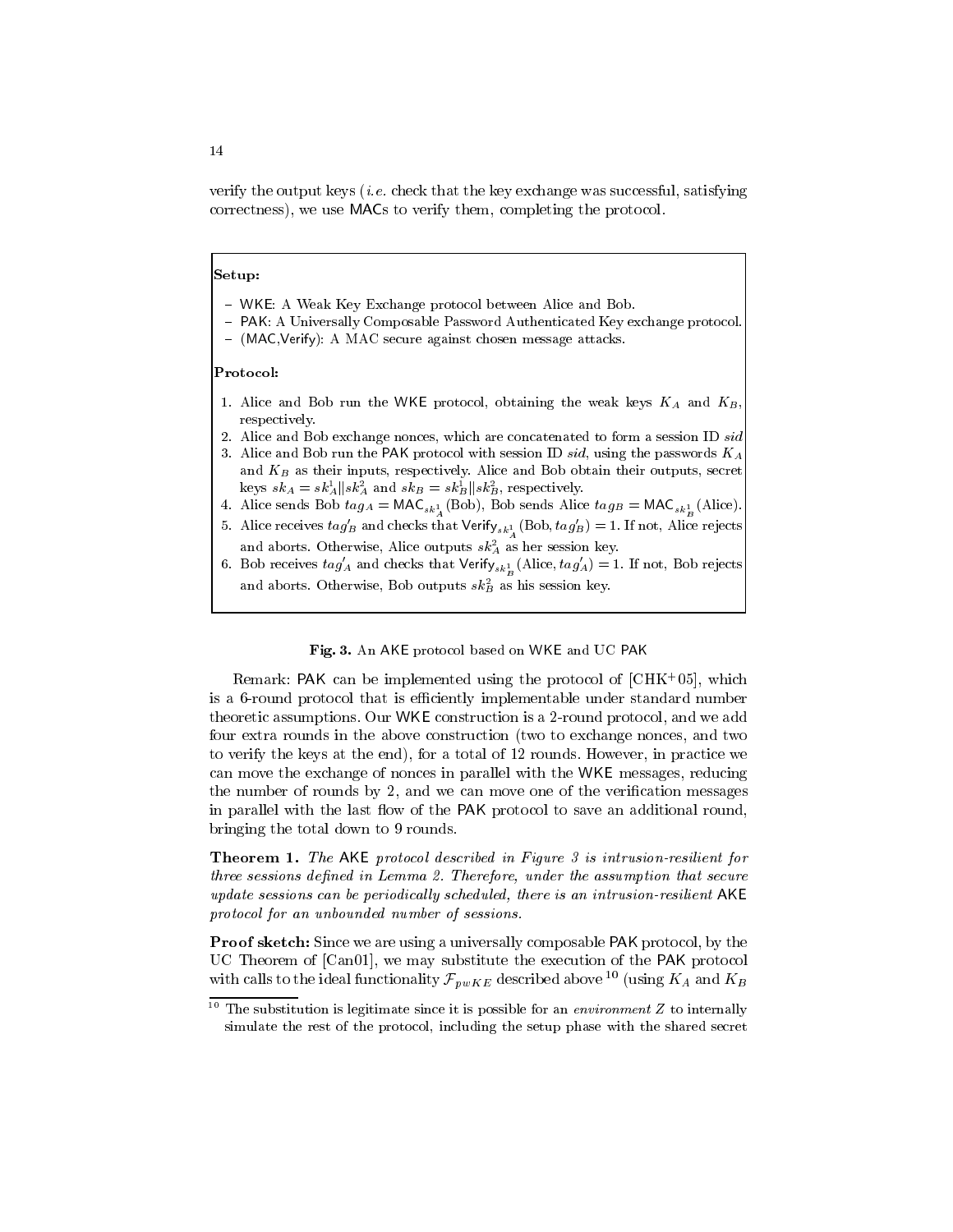as the passwords for the calls by  $P_A$  and  $P_B$ , respectively). Clearly, the session keys output by the ideal functionality are indistinguishable from random to the adversary (by definition), unless the adversary makes a successful TestPwd query (which must be issued prior to the completion of the PAK protocol), allowing him to choose the output keys. However, as can be seen from the definition of the ideal functionality, the adversary is allowed only a single query to TestPwd. Following Definition 3, we observe that the adversary cannot guess the output from the WKE with non-negligible probability (even when conditioned on the entire view of the adversary up to and including the point at which the functionality  $\mathcal{F}_{pwKE}$ is invoked, which is identical to the view when attacking just the WKE, plus the addition of a random sid and some other innocuous messages that may be sent from  $\mathcal{F}_{pwKE}$  to the adversary), the probability that the adversary succeeds in a TestPwd query is at most negligible. Thus, we are guaranteed that  $sk_A$  and  $s k_B$  are indistinguishable from random, and either equal (in the event that no TestPwd query was issued) or independently generated (in the event that a failed TestPwd query was issued). Furthermore, it is easy to show that the last two flows of the protocol (Steps 4-6) ensure that correctness holds, provided that  $sk_A$ and  $s k_B$  are either identical, or independently chosen random values. Finally, we observe that the adversary can never distinguish  $sk_A$  or  $sk_B$  from random once the session has completed, even after being given all  $^{11}$  of X, since the keys are chosen at random (independently of X) by the ideal functionality  $\mathcal{F}_{pwKE}$  and are never revealed to the adversary.  $\Box$ 

Remark: The UC PAK protocol of [CHK<sup>+</sup>05] is only secure against "static" adversaries in the UC framework. At first glance, it might seem that we require security against "adaptive" adversaries here, since the random coins used by the parties are revealed during an intrusion. However, since we are only dealing with sequential sessions, and since there is no security guarantee provided for compromised sessions, we need not concern ourselves with the ability to simulate attacks on the compromised sessions (which would have necessitated the use of the adaptive security notion). The random coins used by uncompromised sessions are indeed erased, and thus static adversary UC security is sufficient.

*The Need for UC-Secure* PAK. We begin by remarking that the use of computationally secure tools is unavoidable in our setting (despite the information theoretic security of our WKE). This is due to a combination of the forward security requirement and efficiency requirements for the scheme: if it is efficient to compute a key-exchange, then the output must be information-theoretically determined by a small number of bits, all of which can be obtained by the adversary during a subsequent intrusion (without violating the retrieval bound).

 $X$ . Since UC security holds against any environment, in particular, this environment should be unable to distinguish calls to the ideal functionality  $\mathcal{F}_{pwKE}$  from calls to the realized protocol.

 $11\,$ Indeed, if the adversary were given all of  $X$  prior to the completion of the WKE phase, the security property on the WKE would be broken, allowing the adversary to potentially issue a successful TestPwd query. Thus, it is in fact still critical that the adversary be  $\beta$ -retrieval bounded.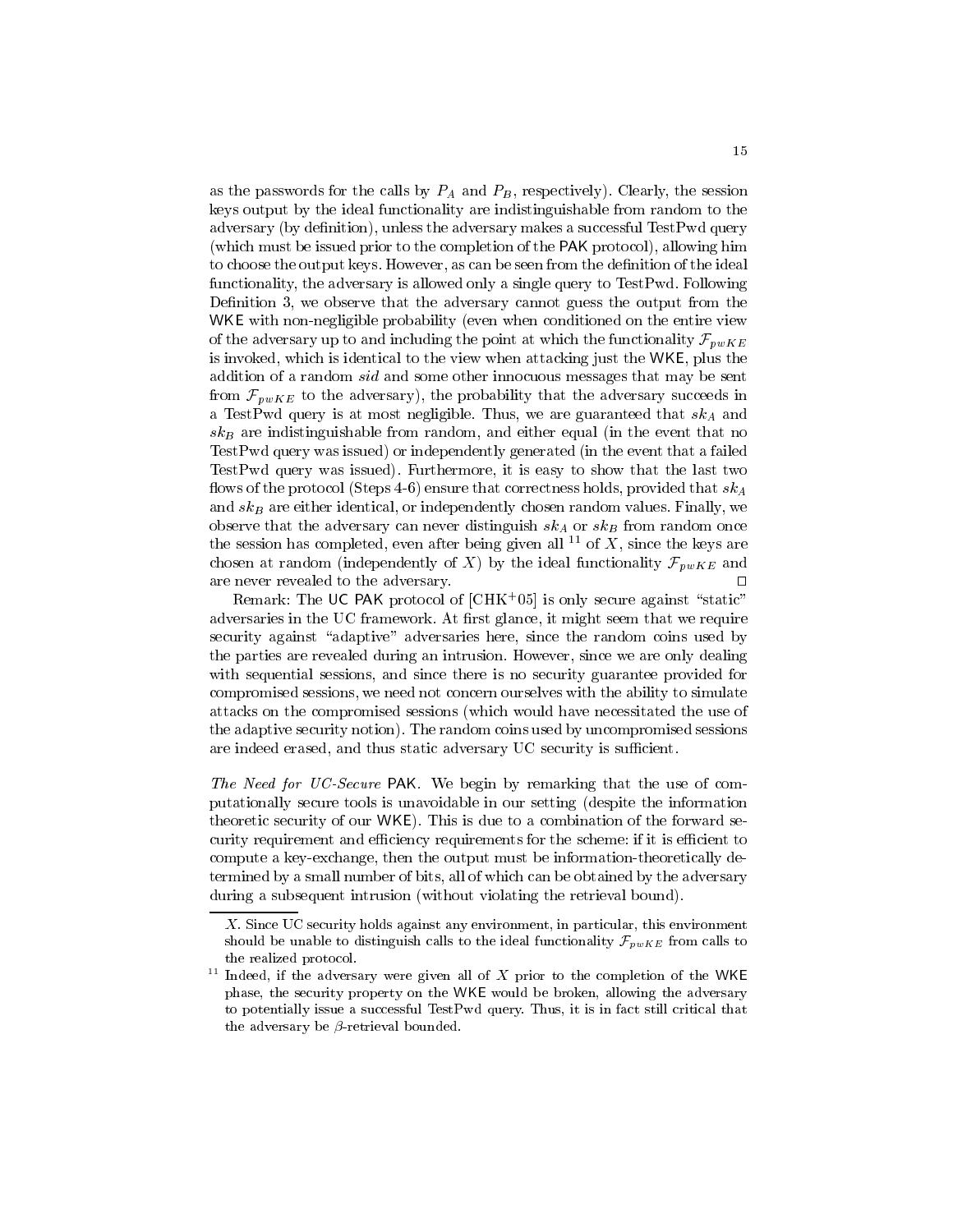Given that reliance on a computationally secure tool is unavoidable, if we are going to use a WKE-based approach, one might initially suggest composing it with a standard PAK protocol relying on a traditional "stand-alone" security definition (particularly since we are restricting parties to sequential AKE sessions). Unfortunately, there are serious obstacles to this seemingly natural approach.

First, we observe that the passwords (the weak keys) output by our WKE phase may be correlated in an *arbitrary* manner. Many traditional definitions of PAK (as well as various other cryptographic tools) do not provide security in the scenario where the parties are using unequal but correlated passwords (or, resp., keys). Indeed, the protocol of [Dzi06a] employs random oracles specifically to transform the parties' correlated random secrets into independently random ones. Since we wish to avoid the use of random oracles, we are left to deal with definitions of PAK that allow the adversary to correlate passwords. For instance, the PAK definition of  $[BDK+05]$  allows the adversary to specify (a priori) the joint distribution from which honest parties choose their passwords, so that they can be forced to obey an arbitrary correlation function.

Surprisingly, it seems difficult (perhaps even impossible) to prove the security of our construction even when composed with the (very strong) notion of PAK from [BDK+05]. In particular, it is hard to construct a reduction from the  $AKE$ protocol to the security of the PAK protocol. To see this, consider the issue of simulating the large  $AKE$  secret X. If X is chosen directly by the reduction, then either (1) the passwords used by the parties being attacked by the reduction are not be properly derived from  $X$ , or (2) the reduction itself is also able to derive the passwords from  $X$ . Of course, in case (2) the reduction is not able to break the security of parties with *unknown* passwords, rendering it meaningless. On the other hand, in case (1), the simulation performed by the reduction does not faithfully reproduce the setting of the AKE adversary. In fact, it seems hopeless to prove that such simulations go undetected by the adversary in our setting, since the adversary can eventually obtain all the relevant portions of  $X$  (via an intrusion subsequent to the completion of the PAK protocol), and check for consistency. As an alternative approach, the reduction could specify a correlation function for the PAK security game that chooses the value of  $X$ , and then generates correlated passwords accordingly. Unfortunately, this too fails, since the reduction itself will not learn the value of  $X$ , and thus will be unable to properly simulate the input to the adversary during an intrusion.

Ultimately, we turn to UC PAK to overcome this difficulty. With a UC PAK, the reduction plays the role of the environment in the UC security definition. Here, the environment is allowed to choose the passwords used by the parties, and thus the reduction may choose  $X$  and generate passwords accordingly, as in case  $(1)$  above. This time, the reduction remains meaningful, since the adversary will not be privy to the passwords used by honest parties (due to the separation between the UC distinguishing environment, and the UC adversary). In fact, if we make use of the UC composition theorem, the entire security proof seems to follow the natural intuition for combining WKE and PAK.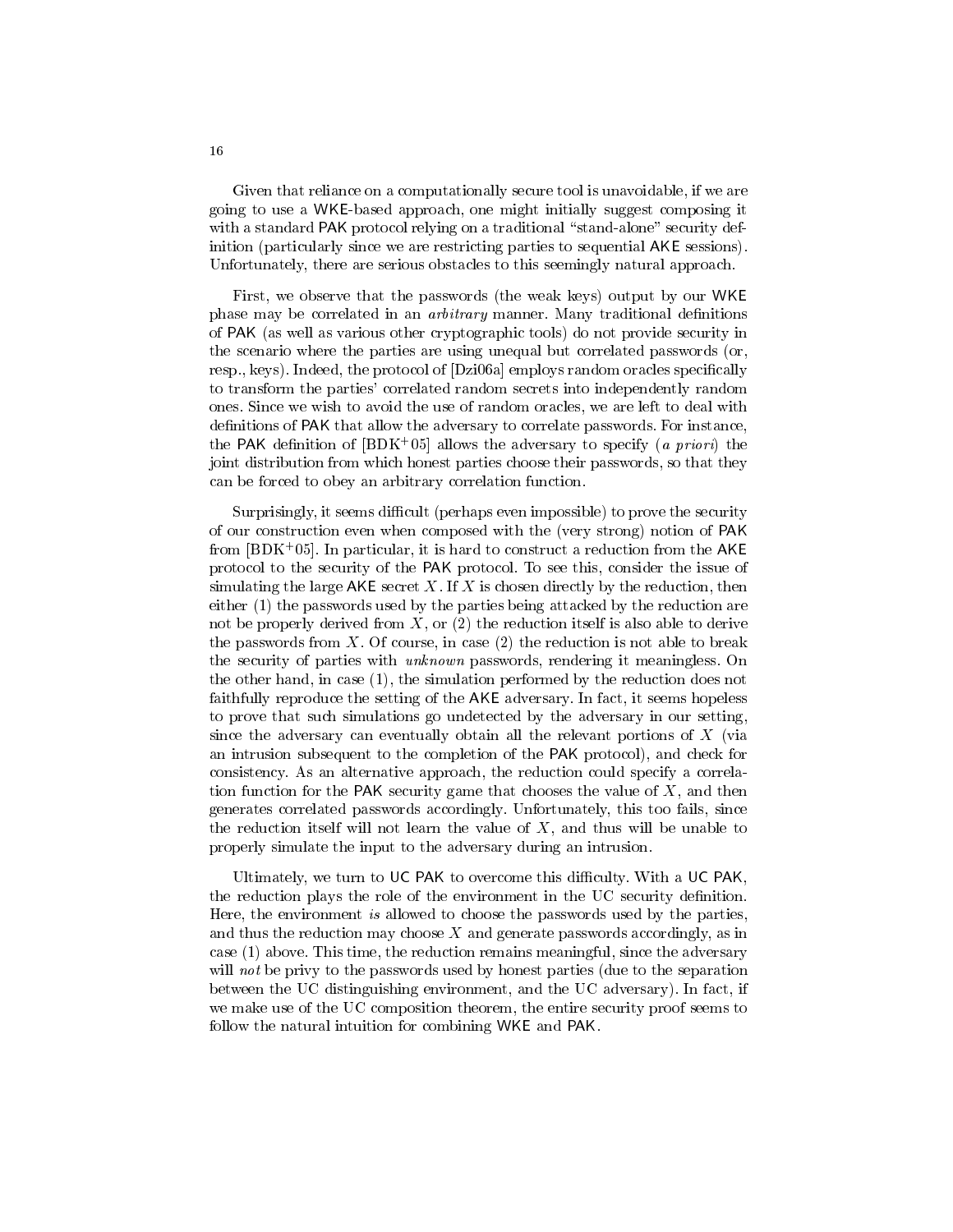To the best of the author's knowledge, this setting represents the first instance of protocol which, even when executed sequentially and in isolation, seems to require the use of a UC secure tool. Our setting thus provides a powerful and naturally occuring example of the benefits of UC security in modular protocol design. Here we are able to consider a protocol which, when designed intuitively using standard tools, (seemingly) cannot be proven secure even in a simple "stand-alone" protocol execution setting. Yet, when the same intuitive design is implemented using a UC secure tool, a proof of security far more readily presents itself.

# References

- Ross Anderson. Two remarks on public key cryptology. Invited Lecture. In  $[And97]$ 4th ACM Conference on Computer and Communications Security, 1997.
- [BM99] Mihir Bellare and Sara K. Miner. A forward-secure digital signature scheme. In *CRYPTO*, pages  $431-448$ , 1999.
- $[BPR00]$ Mihir Bellare, David Pointcheval, and Phillip Rogaway. Authenticated key exchange secure against dictionary attacks. In EUROCRYPT, pages 139-155, 2000.
- $[BR93]$ Mihir Bellare and Phillip Rogaway. Entity authentication and key distribution. In CRYPTO, pages 232-249, 1993.
- $[BR94]$ Mihir Bellare and John Rompel. Randomness efficient oblivious sampling. In FOCS, pages 276-287, 1994.
- Mihir Bellare and Bennet S. Yee. Forward-security in private key cryptog- $[BY03]$ raphy. In  $CT-RSA$ , pages 1-18, 2003.
- [BM93] Steven M. Bellovin and Michael Merritt. Augmented encrypted key exchange: A password-based protocol secure against dictionary attacks and password file compromise. In ACM Conference on Computer and Communications Security, pages 244-250, 1993.
- $[$ BDK<sup>+</sup>05 $]$ Xavier Boyen, Yevgeniy Dodis, Jonathan Katz, Rafail Ostrovsky, and Adam Smith. Secure remote authentication using biometric data. In EURO CRYPT, pages 147-163, 2005.
- Victor Boyko, Philip D. MacKenzie, and Sarvar Patel. Provably secure  $[BMP00]$ password-authenticated key exchange using diffic-hellman. In EURO- $CRYPT$ , pages 156-171, 2000.
- $[Can01]$ Ran Canetti. Universally composable security: A new paradigm for cryptographic protocols. In  $FOCS$ , pages 136-145, 2001.
- [CDH+00] Ran Canetti, Yevgeniy Dodis, Shai Halevi, Eyal Kushilevitz, and Amit Sahai. Exposure-resilient functions and all-or-nothing transforms. In EU- $ROCRYPT$ , pages 453-469, 2000.
- $[CGH04]$ Ran Canetti, Oded Goldreich, and Shai Halevi. On the random-oracle methodology as applied to length-restricted signature schemes. In TCC, pages 40-57, 2004.
- $[CHK03]$ Ran Canetti, Shai Halevi, and Jonathan Katz. A forward-secure public-key encryption scheme. In EUROCRYPT, pages 255-271, 2003.
- [CHK<sup>+</sup>05] Ran Canetti, Shai Halevi, Jonathan Katz, Yehuda Lindell, and Philip D. MacKenzie. Universally composable password-based key exchange. In EU- $ROCRYPT$ , pages 404-421, 2005.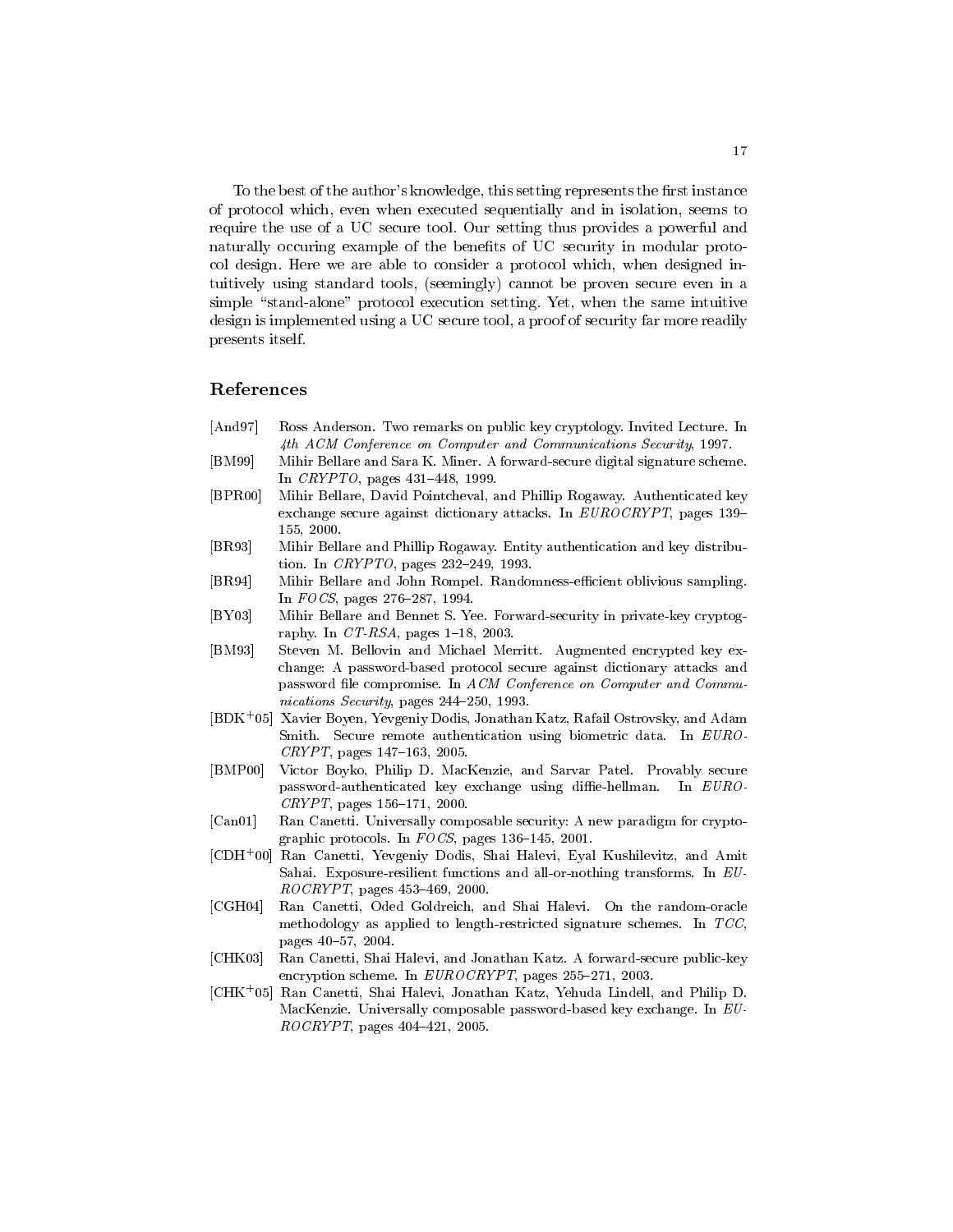- $[CLW06]$ Giovanni Di Crescenzo, Richard J. Lipton, and Shabsi Walfish. Perfectly secure password protocols in the bounded retrieval model. In TCC, pages  $225 - 244, 2006.$
- $[DLL05]$ David Dagon, Wenke Lee, and Richard J. Lipton. Protecting secret data from insider attacks. In Financial Cryptography, pages 16-30, 2005.
- [DFK<sup>+</sup>03] Yevgeniy Dodis, Matthew K. Franklin, Jonathan Katz, Atsuko Miyaji, and Moti Yung. Intrusion-resilient public-key encryption. In CT-RSA, pages  $19-32, 2003.$
- [DKRS06] Yevgeniy Dodis, Jonathan Katz, Leonid Reyzin, and Adam Smith. Robust fuzzy extractors and authenticated key agreement from close secrets. In  $CRYPTO$ , pages 232-250, 2006.
- [DKXY02] Yevgeniy Dodis, Jonathan Katz, Shouhuai Xu, and Moti Yung. Keyinsulated public key cryptosystems. In EUROCRYPT, pages 65-82, 2002.
- [DKXY03] Yevgeniy Dodis, Jonathan Katz, Shouhuai Xu, and Moti Yung. Strong keyinsulated signature schemes. In Public Key Cryptography, pages 130-144, 2003.
- [DORS06] Yevgeniy Dodis, Rafail Ostrovsky, Leonid Reyzin, and Adam Smith. Fuzzy extractors: How to generate strong keys from biometrics and other noisy data. Cryptology ePrint Archive, Report 2003/235, 2006. http://eprint.iacr.org/.
- $[Dzi06a]$ Stefan Dziembowski. Intrusion-resilience via the bounded-storage model. In  $TCC$ , pages 207-224, 2006.
- $[Dzi06b]$ Stefan Dziembowski. On forward-secure storage. In CRYPTO, pages 251-270, 2006.
- $[GL01]$ Oded Goldreich and Yehuda Lindell. Session-key generation using human passwords only. In *CRYPTO*, pages 408-432, 2001.
- $[IR02]$ Gene Itkis and Leonid Reyzin. Sibir: Signer-base intrusion-resilient signatures. In Moti Yung, editor, CRYPTO, volume 2442 of Lecture Notes in Computer Science, pages 499-514. Springer, 2002.
- [Mau92] Ueli Maurer. Conditionally-perfect secrecy and a provably-secure randomized cipher. Journal of Cryptology, 5(1):53-66, 1992.
- $[MW03]$ Ueli Maurer and Stefan Wolf. Secret-key agreement over unauthenticated public channels iii: Privacy amplification. IEEE Transactions on Information Theory,  $49(4):839-851$ , 2003.
- $[NZ96]$ Noam Nisan and David Zuckerman. Randomness is linear in space. Journal of Computer and System Sciences, 52(1):43-52, 1996.
- $[RW03]$ Renato Renner and Stefan Wolf. Unconditional authenticity and privacy from an arbitrarily weak secret. In CRYPTO, pages 78-95, 2003.
- $[Vad04]$ Salil P. Vadhan. Constructing locally computable extractors and cryptosystems in the bounded storage model. Journal of Cryptology,  $17(1):43-77$ , 2004.
- $[W<sub>0</sub>198]$ Stefan Wolf. Strong security against active attacks in information-theoretic secret-key agreement. In  $ASIACRYPT$ , pages 405-419, 1998.

#### Α Augmenting the Model with Adversarial Errors

As mentioned earlier, we deal with the case where an adversary is allowed to change the party's keys adaptively so that they disagree at some limited number of indices. We first give a formal definition of the model with errors, and then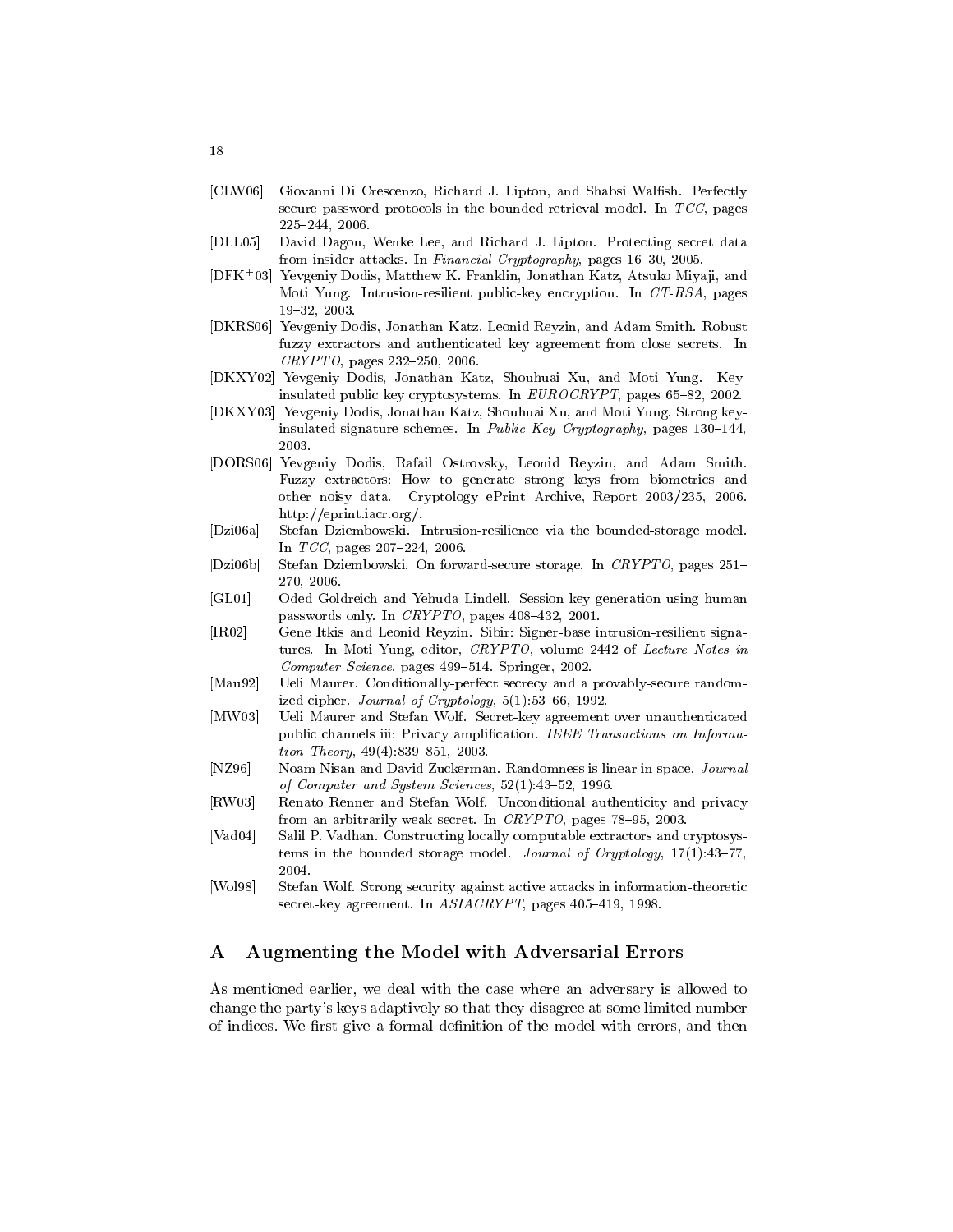we give the definition of *secure sketches* and show how they can be used to resist errors.

**Definition 4.** Again we modify Definition 2. In this case, during a compromised session, the virus  $V$  may have two outputs: the first is the information sent back to the adversary, and second is the error vector which describes which bits of X to flip. We say that an adversary is  $\gamma$ -error bounded if it flips at most a  $\gamma N$  bits of  $X$  between key updates.

Our construction meeting Definition 4 uses *secure sketches*. Intuitively, a secure sketch is a primitive that lets us generate a *sketch* of a string w that will help a user with a noisy version  $w'$  of w correct errors, but will not help an outside observer significantly. Originally, secure sketches were defined for a general metric, but we only need the case for Hamming distance.

**Definition 5 (Secure Sketch [DORS06]).** An  $(k, k', t)$ -secure sketch is a pair of algorithms (SS, Rec) such that

- 1. (Security) If W is a k-source, then W can be guessed by an adversary who sees  $SS(W)$  with probability at most  $2^{k'}$ .<sup>12</sup>
- 2. (Correctness) If w and w' differ at less than t indices, then  $Rec(w',SS(w))$  $\overline{w}$ .

We now show how to construct a WKE protocol that functions correctly in the presence of errors. We use secure sketches to ensure that the strings  $X_{\text{Samp}(r_A)}$ and  $X_{\text{Samp}(r_B)}$  are corrected in the passive case. The details of the updated protocol appear below in Figure 4

We choose  $\beta_1, \beta_2, \varepsilon$  and  $\gamma$  in Figure 4 so that when we have a  $\beta_1$ -retrieval bounded adversary who can flip a total of  $\gamma N$  bits during the interaction, the adversary's chance at guessing a password handed to the PAK is at most  $2^{-\beta_2 N}$ .

**Lemma 4.** For an appropriate setting of parameters, the protocol in Figure 4 satisfies the security definition of WKE in the augmented model where the adversary can inject a  $\gamma$  fraction of errors, and transmit  $\beta_1 N$  bits during during the first round. (Recall that we only need to prove security in the case of two rounds  $for$  WKE).

**Proof sketch:** Correctness in the passive case is obvious from the definitions of the primitives used. Privacy follows from the original analysis of our WKE construction, together with the observation that after seeing  $s_A$  (resp.  $s_B$ ), it is still hard to guess  $X_{\text{Samp}(r_A)}^A$  (resp.  $X_{\text{Samp}(r_B)}^B$ ). We defer a detailed analysis, including parameter settings, to an expanded version of this work.

<sup>&</sup>lt;sup>12</sup> We would like to briefly say that  $H_{\infty}(W|SS(W)) > k'$ , but what we actually need is that the *average min-entropy*  $H_{\infty}(W|SS(W))$  is greater than k', where  $\widetilde{H_{\infty}}(A|B) = -\log(E_{b \leftarrow B} [\max_a \Pr[A = a|B = b]]),$  which corresponds to the prose description given.